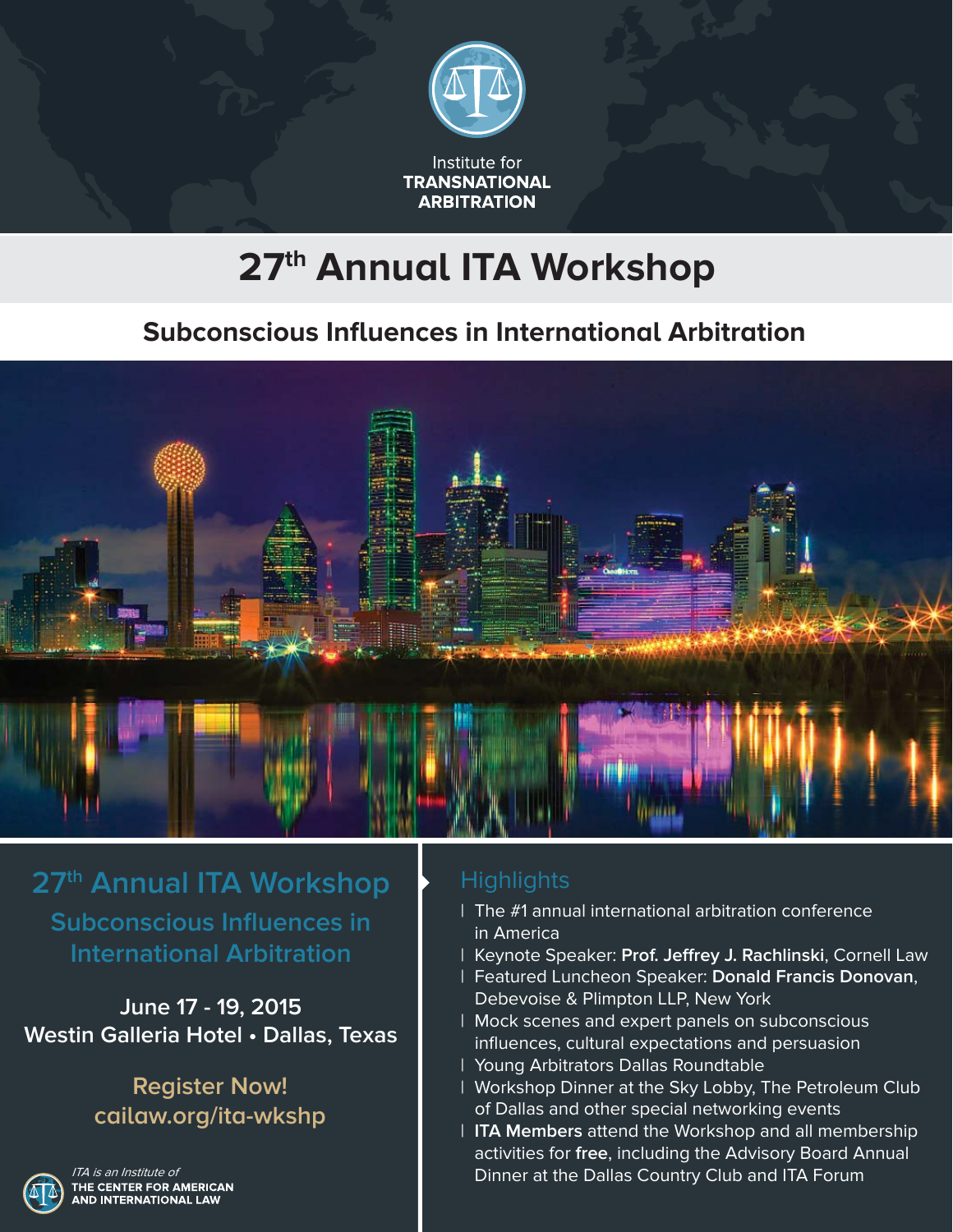# 27<sup>th</sup> Annual ITA Workshop: Subconscious Influences in International Arbitration SCHEDULE June 17

### **Workshop Co-Chairs**

**José Astigarraga** Astigarraga Davis Miami, FL

**Margaret L. Moses** Loyola University Chicago School of Law Chicago, IL

**Luke A. Sobota** Three Crowns LLP Washington, D.C.





2014 ITA Workshop

"Addressing some of the toughest/complex issues with clarity and thoughtful presentations."

- 2014 Participant

### **Introduction**

What makes a human being decide something in one way or another?

Under most civilized conceptions, "justice" is based on an objective application of pre-set rules to the facts. Factors extraneous to the rules or the facts are considered to have no place in a fair determination. Hence, the blindfold on the image for the figure holding the scales of justice in her hand.

Most civilized systems of justice, at least on paper, agree that the consideration of some factors, such as race, religion, and gender cannot in fairness be considered when rendering an impartial decision. In some societies much attention has been paid to the need to exclude such factors from consideration and indeed some progress has been made.

Recent research has shown, though, that many other far, subtler extraneous factors affect human decision-making. As it turns out, the human reasoning process is subject to subconscious influences that can lead to decisions that are not the product of an "objective application of pre-set rules to the facts."

In his groundbreaking work, Nobel Prize winner and Princeton Professor Daniel Kahneman has shown how cognitive biases such as anchoring, hindsight bias, confirmation bias, and other flaws derail logic and cause us to reach erroneous results. This phenomenon, then, must be a key concern to those involved in the administration of justice and the resolution of disputes. If we agree that a sound justice system for an orderly society depends on an objective application of preset rules to a set of facts, then these error-inducing factors should be extirpated from the system. Understanding the factors and how they affect our decisionmaking is a first step towards that end.

In this year's annual program, the ITA will take on this important subject. Keynote speaker Cornell Law Professor Jeffrey Rachlinski will present specific evidence of how these factors affect even the most sophisticated and best decision-makers. The program will then dissect the arbitral process into stages, and see how factors such as the biases mentioned affect perception and decision-making. Beyond that, the program will look at the effect of different legal cultures such as a common law orientation and civil law orientation have on the process. Experts will discuss the impact of these issues upon the overall strategy of the case, selection of arbitrators, written advocacy, oral advocacy, and tribunal deliberations. The program brings together leading arbitration specialists from around the world, assuring cross-cultural perspectives of these important issues. The audience will have an opportunity to ask questions of these experts.

#### 3:00 REGISTRATION

#### 3:30 WELCOME TO THE WORKSHOP

— **R. Doak Bishop**, Chair, ITA Advisory Board, King & Spalding LLP, Houston

### **YOUNG ARBITRATORS DALLAS ROUNDTABLE**

Presented by the ITA Young Arbitrators Initiative Committee

#### 3:35 WELCOME TO THE ROUNDTABLE

— **Ruth Teitelbaum,** Vice Chair, Young Arbitrators Initiative Committee, Freshfields Bruckhaus Deringer US LLP, New York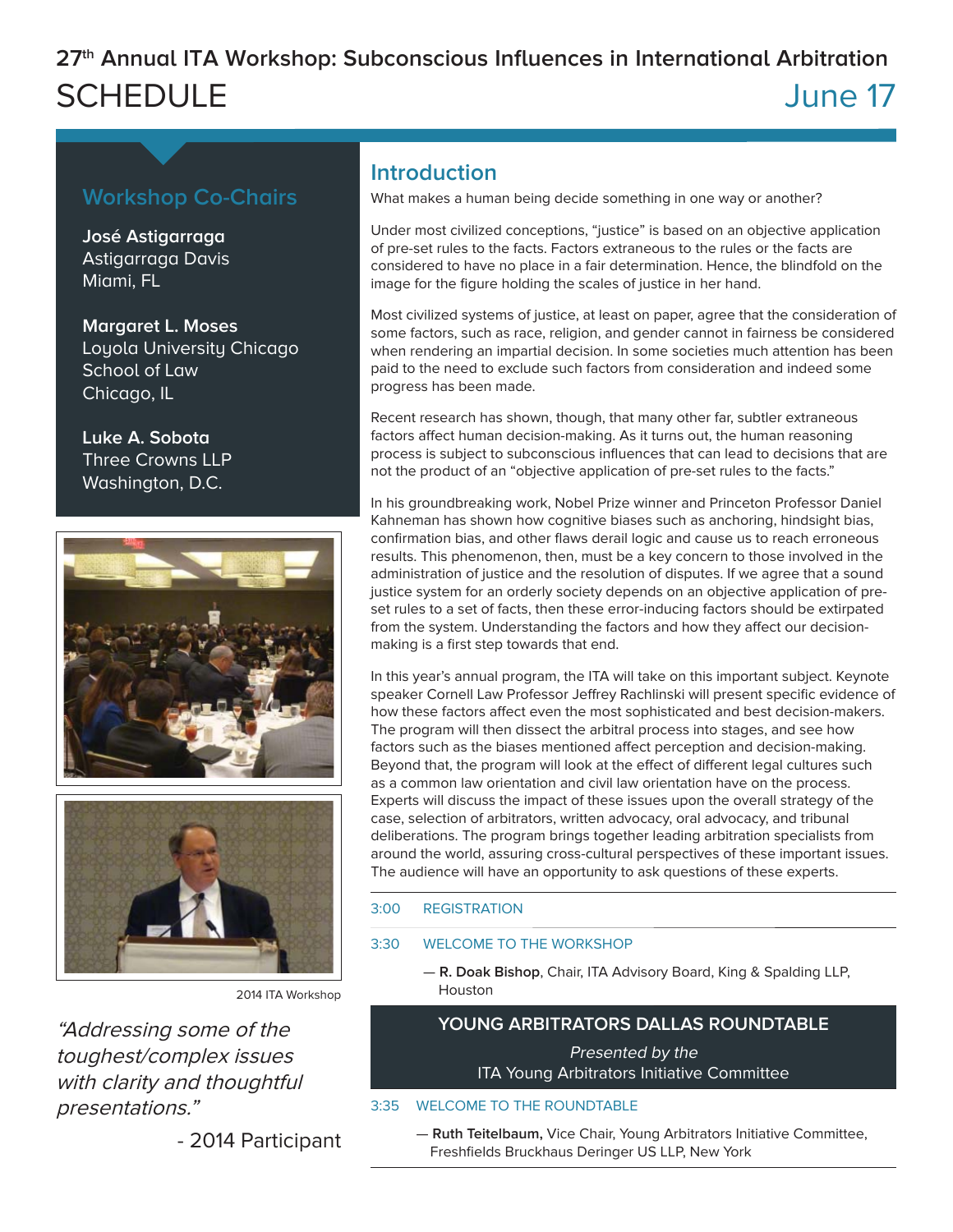

#### 3:40 IS INTERNATIONAL ARBITRATION REALLY FLEXIBLE?

Although procedural flexibility is one of the most cited benefits of arbitration, some procedures have become widely accepted by international arbitration practitioners. Are these widely accepted procedures the natural product of years of arbitration experience or are they actually the result of unexamined habit and/or the preponderance of a given legal culture? As new players with different backgrounds enter to the international arbitration market, are the usages applied by these new-comers being truly assimilated by international arbitration?

**Moderator** — **Julie Bédard**, Skadden, Arps, Slate, Meagher & Flom LLP, New York

**Panelists** — **Fabiano Robalinho Cavalcanti**, Sergio Bermudes Advogados, Rio de Janeiro

— **Noradèle Radjai,** Lalive, Geneva

#### 4:30 BREAK

#### 4:40 IS INTERNATIONAL ARBITRATION REALLY OPEN TO NEW FACES?

Arbitral institutions are making a great effort in creating opportunities for new faces, by nominating younger professionals as arbitrators. However, are practitioners and parties prepared and willing to appoint new faces? What does it take to be nominated as arbitrator in international cases?

**Moderator** — **Cecilia Flores Rueda**, Co-Chair, Membership Committee, Flores Rueda Abogados, Mexico City

**Panelists** — **Erica Franzetti**, Weil, Gotshal & Manges LLP, Washington, D.C.

— **Thomas W. Walsh**, Sullivan & Cromwell LLP, New York

5:30 CLOSING REMARKS

5:30 WORKSHOP WELCOME RECEPTION

Sponsored by

# Vinson&Elkins LLP

#### 7:00 WORKSHOP DINNER (Optional)



#### **SKY LOBBY, THE PETROLEUM CLUB OF DALLAS 40th Floor, JP Morgan Chase Tower Building**

Sponsored by



(Please indicate on the registration form if you wish to attend – ticket price: \$110 per person. Buses will depart from the hotel lobby at 6:40 for dinner and will return to the hotel at the end of the evening).



9:00 WELCOME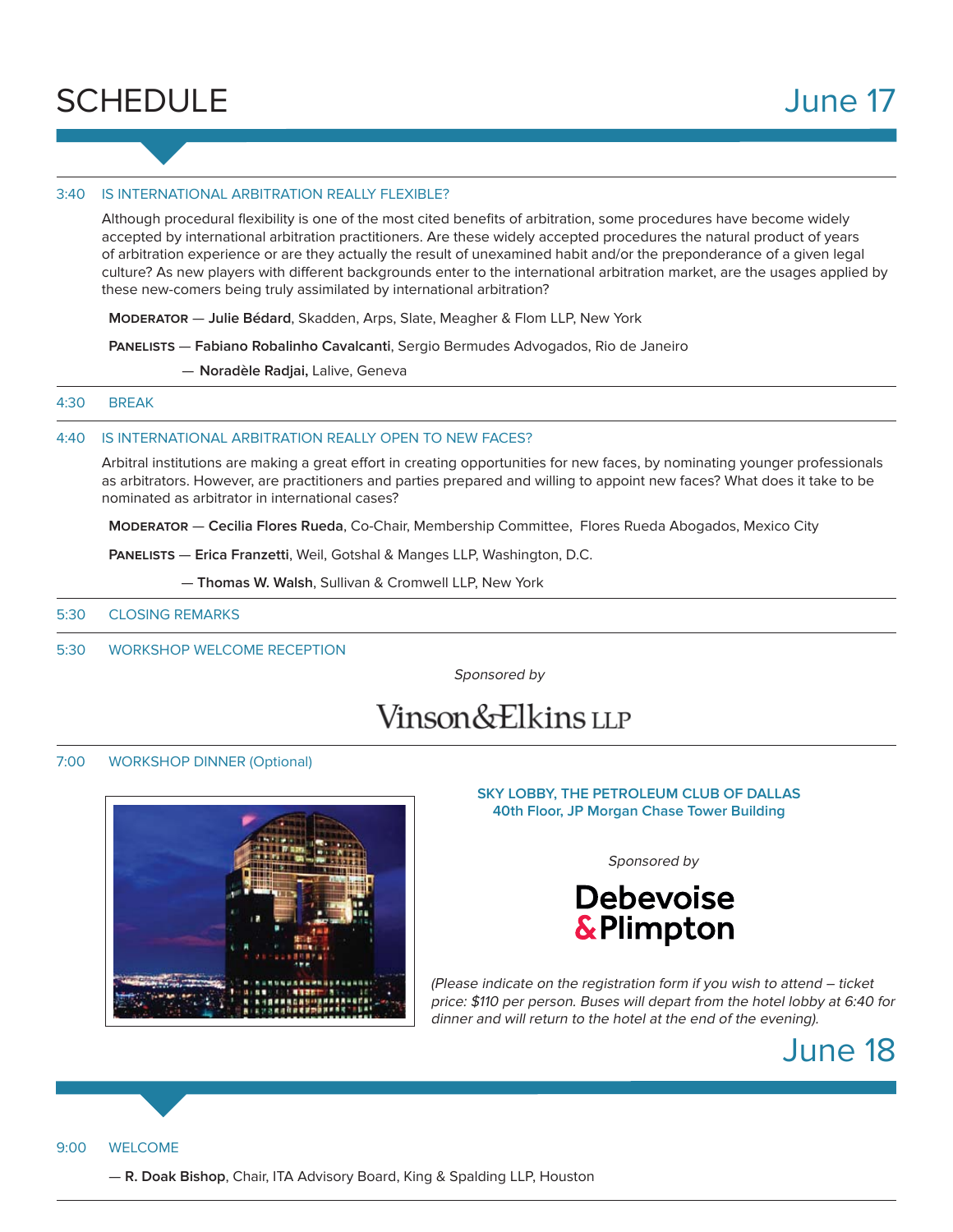

#### 9:10 SUBCONSCIOUS INFLUENCES IN ARBITRAL DECISION-MAKING

A number of studies by psychologists show that most decision-making actually occurs at a subconscious level. This panel will discuss how arbitrators, by recognizing the role of subconscious intuition, may arrive at better decisions. Conversely, the panel will consider how advocates who understand subconscious forces may more persuasively influence the decision–making process.

**Moderator** — **Prof. Margaret L. Moses**, Workshop Co-Chair

**Keynote** — **Prof. Jeff rey J. Rachlinski**, Cornell University Law School, Ithaca

**Commentary**: **Individual versus Group Decision-making in Arbitration** — **Prof. Shari Seidman Diamond**, Northwestern University School of Law, Chicago

**Commentary**: **Enhancing the Deliberative Overlay in Arbitrator Decision-Making** — **Edna Sussman**, SussmanADR LLC, Scarsdale

#### 10:20 CROSS-CULTURAL APPROACHES TO ADVOCACY AND ARBITRAL DECISION-MAKING

A panel of advocates and arbitrators from unique legal and cultural traditions will provide a different perspective on subconscious influences by considering the impact of national and legal cultures on advocacy and judging. Panelists will explore areas of convergence between different groups in experiencing and addressing subconscious influences, reflecting the common threads of human cognition and decision-making. Panelists will also explore areas of divergence, including the impact of culture on perception and norms of legal process.

#### **Introduction and Moderator** — **R. Doak Bishop**, King & Spalding LLP, Houston

**Panelists** — **David Brynmor Thomas**, Thirty Nine Essex Street Chambers, London

- Andrés Jana, Bofill Mir & Alvarez Jana, Santiago
- **Laurent Lévy**, Lévy Kaufmann-Kohler, Geneva
- **June Junghye Yeum**, Clyde & Co LLP, Singapore and New York

#### 11:05 BREAK

#### 11:25 STRATEGIES FOR PERSUASION IN THE FACE OF SUBCONSCIOUS INFLUENCES AND CULTURAL DIFFERENCES: ARBITRATOR SELECTION AND OVERALL THEMES

The common, and indeed sound, wisdom is that the selection of the arbitrator is a, if not the, key decision made in the arbitral process. Much has been written about how to select an arbitrator, his or her desired qualities, and the need to do due diligence before making a selection. While some steps such as looking at prior arbitral awards to glean helpful insights into the arbitrator's views and beliefs are basic to arbitrator selection, the selection process remains fairly unsophisticated. How is the process affected by the effect of biases and other extraneous affecting factors?

This session will focus on the interplay of cognitive biases and other issues such as legal culture on two key events in the arbitral process.

First, the setting of the overall strategy on a case, including the different approaches that lawyers from different legal cultures might take to the same case. Indeed, the setting of the overall strategy will determine the course that most subsequent decisions will take.

Second, the session will focus on the selection of the arbitrator. Teams from a common-law law orientation and a civil law orientation will each expound on the considerations that they would take into account when deciding what arbitrator would be ideal to decide the case at hand.

**Introduction and Moderator** — **José I. Astigarraga**, Workshop Co-Chair

#### **Scene 1: Common Law Perspectives**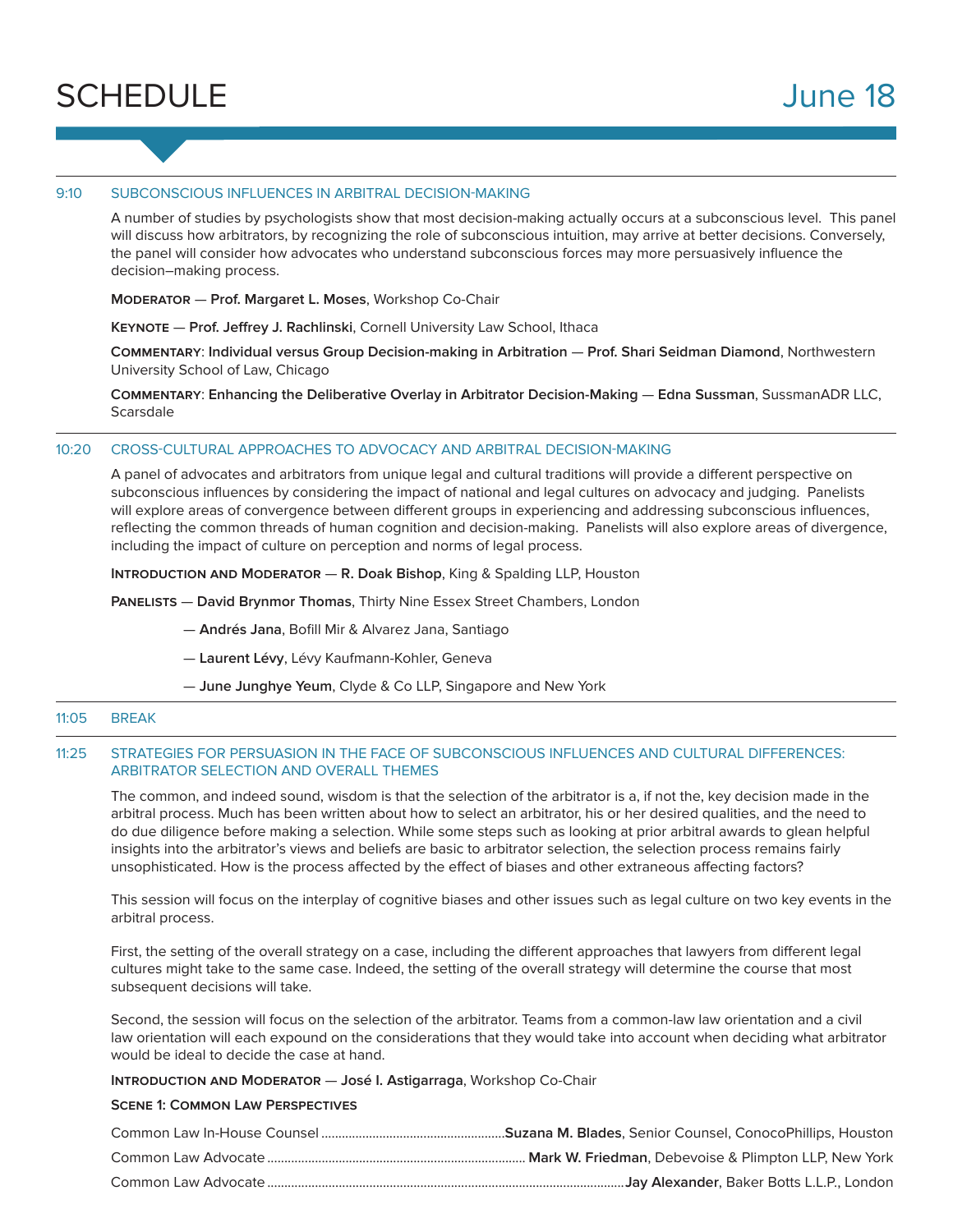# SCHEDULE June 18

#### **Scene 2: Civil Law Perspectives**

|                                   | Business Development Global Generation, Enel S.p.A., Rome |
|-----------------------------------|-----------------------------------------------------------|
|                                   |                                                           |
|                                   |                                                           |
| Panel Discussion and Audience Q&A |                                                           |

12:30 LUNCHEON

#### **A NEW ERA OF INVESTOR-STATE ARBITRATION?**

**Donald Francis Donovan** Debevoise & Plimpton LLP, New York

Sponsored by

GARDERE

# **COVINGTON**

### 2:00 WRITTEN ADVOCACY, SUBCONSCIOUS INFLUENCES AND DIFFERING CULTURAL EXPECTATIONS

Written advocacy may in some circumstances have even more persuasive power than oral advocacy. This panel will consider how counsel can shape their written advocacy by using various heuristics to bend the arc of decision-making in favor of their client. Panel members will also discuss how different cultural expectations may impact the effectiveness of written advocacy.

**Introduction and Moderator** — **Margaret Moses**, Workshop Co-Chair

**Panelists** — **José María Alonso**, Baker & McKenzie Madrid S.L.P., Madrid

— **Jennifer Kirby**, Kirby, Paris

— **Maria Vicien-Milburn**, Paris

#### 2:40 ORAL ADVOCACY, SUBCONSCIOUS INFLUENCES, AND DIFFERING CULTURAL EXPECTATIONS

Many of the most effective persuaders in history have been great orators. Oral advocacy is a vital part of the arbitral process today. This session will examine how subconscious influences, cultural and other factors such as "primacy," "recency," and repetition come into play when advocating orally. This session will feature oral arguments by a common law and a civil law lawyer and will culminate with a discussion of oral advocacy among the lawyers and renowned arbitrators.

**Introduction and Moderator** — **José I. Astigarraga**, Workshop Co-Chair

#### **Scene 3: Presentation of Oral Argument**

| Panel Discussion and Audience Q&A |  |
|-----------------------------------|--|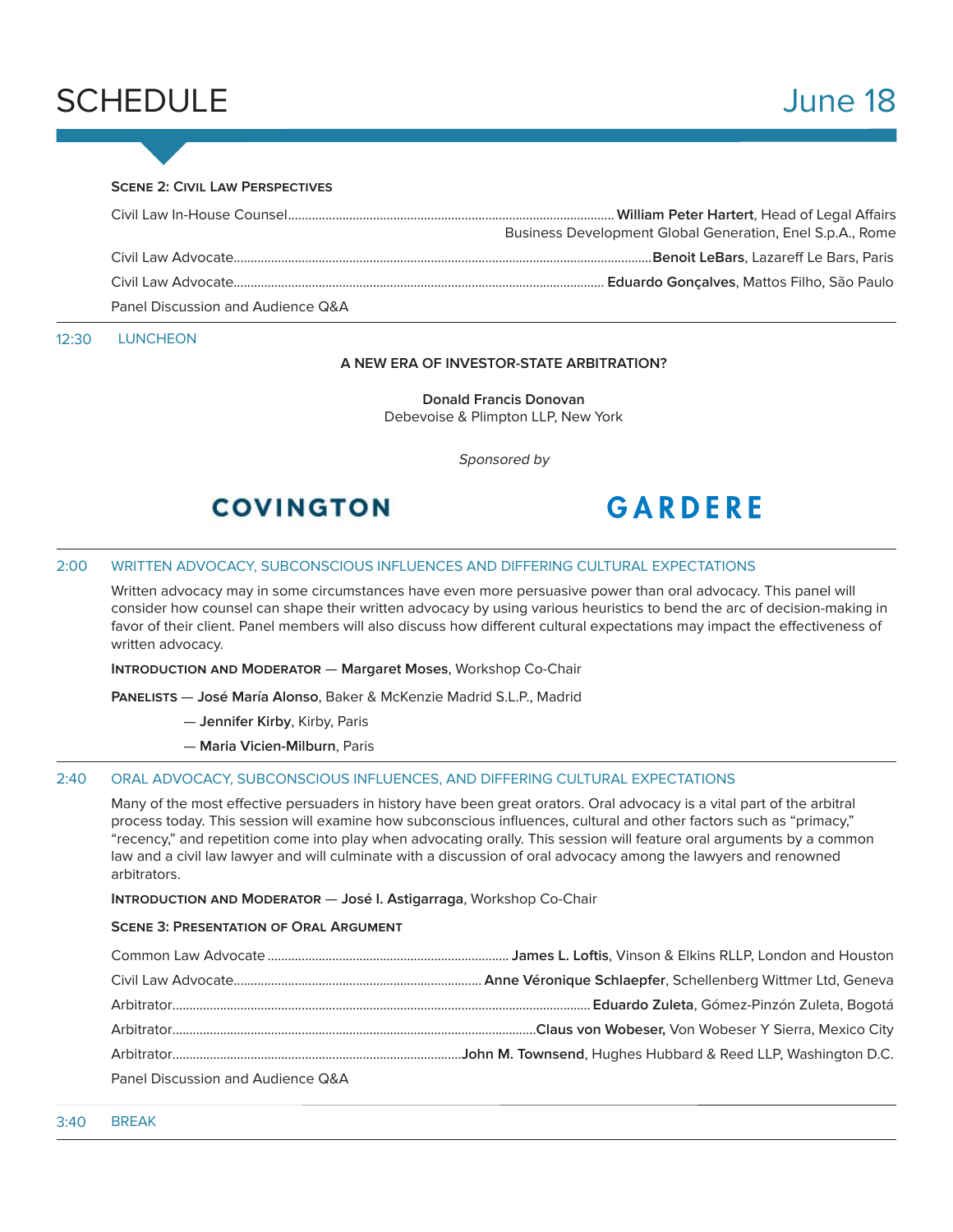

#### 4:00 ETHICS AND SUBCONSCIOUS INFLUENCES

Panelists will discuss the legal and ethical implications arising from a mock scenario in which counsel inadvertently copies the Tribunal president on internal correspondence regarding a privileged memorandum that addresses the merits of that party's case. Panelists will consider the scenario in light of the heuristics and biases identified earlier in the day, and then discuss the practical steps that arbitrators and counsel should take in response to the issues implicated.

**Introduction and Moderator** — **Luke Sobota**, Workshop Co-Chair

**Panelists** — **Rachael D. Kent**, WilmerHale, Washington, D.C.

— **Claus von Wobeser**, Von Wobeser y Sierra, S.C., Mexico City

#### 4:30 THE ARBITRATORS' PERSPECTIVE: JUDGING AND JUSTIFICATION IN THE FACE OF SUBCONSCIOUS INFLUENCES AND CULTURAL DIFFERENCES

Leading arbitrators from around the world engage in an informal roundtable discussion of the impact that subconscious influences and cultural differences have on arbitral decision-making. The discussion contextualizes the themes from the Workshop by examining them in light of dynamics between counsel and the Tribunal, and in intra-Tribunal deliberations. Arbitrators identify key concerns in arbitral advocacy, and share insights regarding the impact of subconscious influences.

**Introduction and Moderator** — **Susan D. Franck**, Washington & Lee University, School of Law, Lexington, Virginia

**Panelists** — **Professor John R. Crook**, George Washington University Law School, Washington, D.C.

- **Dominique Brown-Berset**, Brown&Page, Geneva
- **Manuel Conthe**, Independent Arbitrator, Madrid
- **L. Yves Fortier CC, OQ, QC, Ad. E.**, Independent Arbitrator, Montréal

#### 5:30 CONCLUDING REMARKS

— **R. Doak Bishop**

## DALLAS NETWORKING ADVENTURE THE SALL SUITE 19

**2:30 8:30 DALLAS NETWORKING ADVENTURE** Optional – Ticket Price \$85

**Dallas Arts District Museums**: Dallas Museum of Art, Nasher Sculpture Center and Perot Museum of Nature and Science Dinner at Meso Maya Restaurant - Mayan and Mexican cuisine in the Arts District

Don't miss this unique networking opportunity. Tickets are \$85 per person\*. Please register on your registration form.

A bus will depart from the Westin Galleria Hotel lobby at 2:30 pm and will return to the hotel at about 8:30. Then, for those who wish to continue, country and western dancing at Cowboys Red River Dancehall.

\*Price includes the museum(s), drinks and dinner, and transportation to and from the hotel.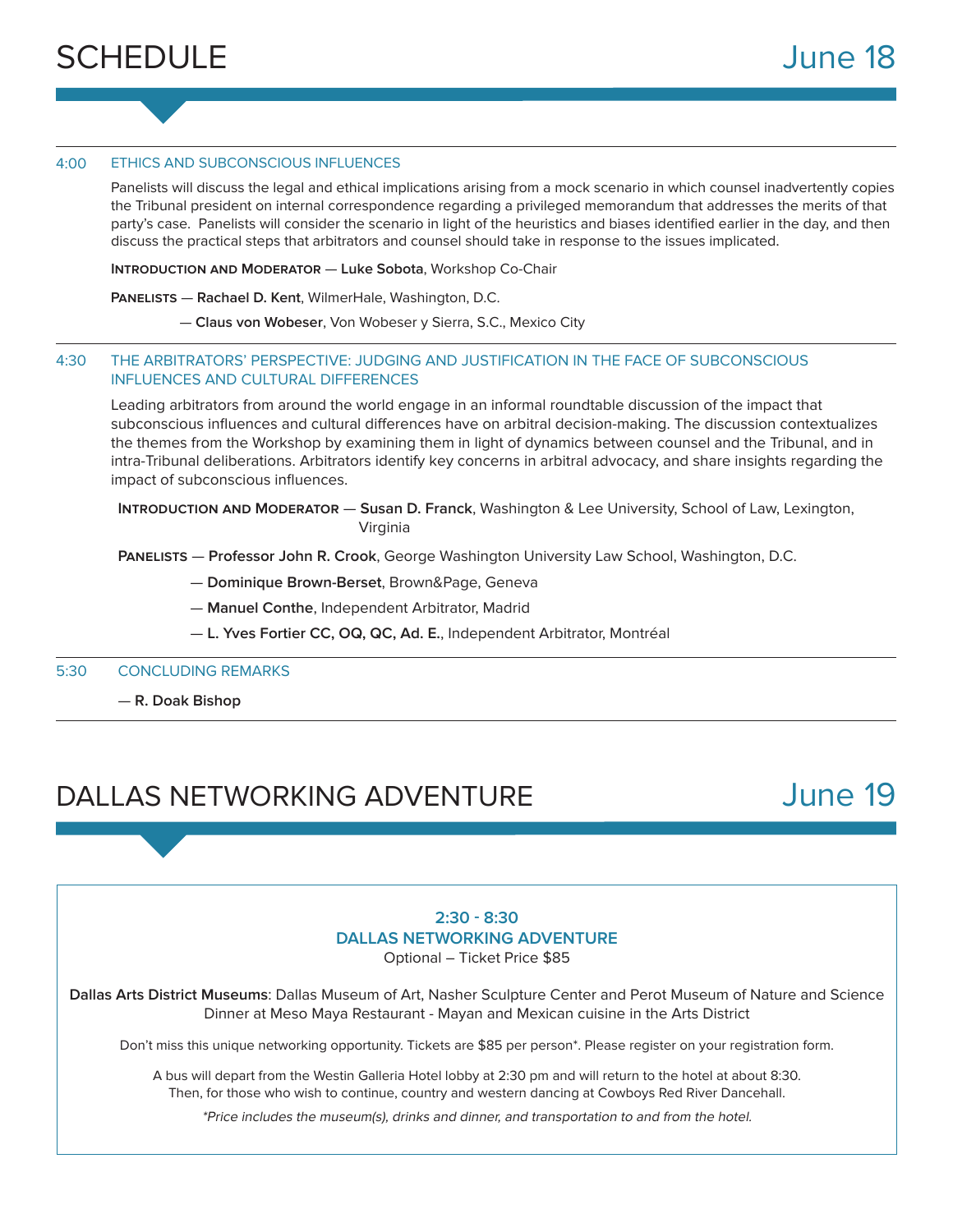# 2015 ITA MEMBERS

#### SUSTAINING MEMBERS

Baker Botts L.L.P. **ConocoPhillips** Debevoise & Plimpton LLP Dechert LLP Exxon Mobil Corporation Freshfields Bruckhaus Deringer LLP King & Spalding LLP Norton Rose Fulbright US LLP Shearman & Sterling LLP Skadden, Arps, Slate, Meagher & Flom LLP Sullivan & Cromwell LLP Three Crowns LLP Vinson & Elkins LLP White & Case LLP WilmerHale

#### SUPPORTING MEMBERS

Akin Gump Strauss Hauer & Feld LLP Arnold & Porter LLP Astigarraga Davis Baker Hughes Inc. Beirne, Maynard & Parsons, L.L.P. Berkeley Research Group (BRG), LLC Clifford Chance Compass Lexecon Covington & Burling LLP Cozen O'Connor Curtis, Mallet-Prevost, Colt & Mosle LLP Foley Hoag LLP Greenberg Traurig, LLP Haynes and Boone, LLP Hill Schwartz Spilker Keller LLC Hogan Lovells US LLP Hunton & Williams LLP JAMS, Inc. K&L Gates LLP Lalive Latham & Watkins LLP Locke Lord LLP Mattos Filho, Veiga Filho, Marrey Jr. e Quiroga Advogados Mayer Brown LLP Morgan, Lewis & Bockius LLP O'Melveny & Myers LLP Proskauer Rose Sidley Austin LLP Stout Risius Ross, Inc. Thompson & Knight LLP TOTAL S.A. TozziniFreire Advogados Ware, Jackson, Lee & Chambers, L.L.P. Weil, Gotshal & Manges LLP

#### SPONSORING MEMBERS

Advokat John Kadelburger AB AELEX Allen & Overy LLP Andrews Kurth LLP Arent Fox PLLC B. Cremades y Asociados Barrera, Siqueiros y Torres Landa Beretta Godoy Brown&Page Burnet Duckworth & Palmer Cardenas y Cardenas Abogados Clauss & Associates PC Cogan & Partners LLP Cohen Gresser LLP Conway & Partners N.V. Conyers Dill & Pearman

De Salvidea y González Alcántara SC Fasken Martineau Dumoulin LLP Gómez-Pinzón Zuleta Gonzalez De Castilla Abogados, S.C. Greenberg Traurig, LLP Hanotiau & van den Berg Herbert Smith Freehills LLP Hughes Hubbard & Reed Jenner & Block LLP Law Office of John Burritt McArthur Legge, Farrow, Kimmitt, McGrath & Brown, L.L.P. Loperena, Lerch & Martin Del Campo Milbank, Tweed, Hadley & McCloy Navigant Consulting, Inc. Occidental Petroleum Corporation (OXY) Perez Bustamante & Ponce PEREZ-LLORCA Pillsbury Winthrop Shaw Pittman LLP Quevedo Abogados Shipley Snell Montgomery Droog LLP Solutions Economics LLC Studio Legale Bisconti Uría Menéndez

#### ASSOCIATE MEMBERS

José María Abascal Susan Amodeo-Cathey David Arias Anne Ashby Eliana B. Baraldi Stacey L. Barnes Gary L. Benton Pierre Bienvenu Daryl Bristow Philip L. Bruner Michael Buhler Diego J. Bustillos Mark A. Calhoun Ricardo A. Cevallos John Allen Chalk, Sr. Jeffrey Chambers, III Craig Chiasson Michael Collins, Q.C. Leonardo Corrêa Paulo Rogério Brandão Couto Platt W. Davis, III Andrew de Lotbinière McDougall Elizabeth Dean Robert J.C. Deane E.F. Mano DeAyala Charles H. Dick, Jr. Stephen L. Drymer Thomas A. Dubbs Elisabeth Eljuri Wayne I. Fagan Richard D. Faulkner Timothy J. Feighery Andrew Flower William A. Gage, Jr. James M. Gaitis J. Richard Gallagher Lauro Gama, Jr. Dominique Gibbens Luke J. Gilman Beverly B. Godbey Marc J. Goldstein Jennifer L. Gorskie Pierre-Yves Gunter Deborah G. Hankinson Paul B. Hannon

Sally Harpole Clifford J. Hendel Toni D. Hennike John W. Hinchey James M. Hosking Arthur House J. Martin Hunter Melinda Jayson John Judge Mark A. Kantor Lee L. Kaplan Michael S. Kim Steven G. Kobre Mitchell L. Lathrop Andy Lenny Barry Leon David M. Lindsey David T. Lopez Carlos Lopez David Madsen Montserrat Manzano E. Carlos Jeffrey McCadden M. James D. McCarthy Gary V. McGowan Keri McKenzie Antonio Mendoza Isabelle Michou James Mintz Robert W. Mockler Mark C. Morril Alexis Mourre Piotr Nowaczyk Suzanne Nusbaum Basil Ononbhara Odigie Alejandro Ogarrio Seyilayo A. Ojo Robin Oldenstam Elsa Ortega Kathleen Paisley Christina E. Ponig Daniel Posse Lisa Powell James E. Redmond Klaus Reichert Michael Reilly Steven H. Reisberg Kenneth B. Reisenfeld William W. Russell Aníbal Sabater Lionel Schooler Jaya Sharma Ben H. Sheppard, Jr. Robert H. Smit Allison J. Snyder Herbert J. Stern Jeffrey Sullivan Edna Sussman Greig Taylor Ruth Teitelbaum Joseph G. Thompson, III Michael J. Truncale Stephen K. Valentine, Jr Victoria A. Valentine Eric van Ginkel Marc Veit Karam Chand Vohrah Dr. Georg von Segesser Richard E. (Rory) Walck Arnoldo Wald Jun Wang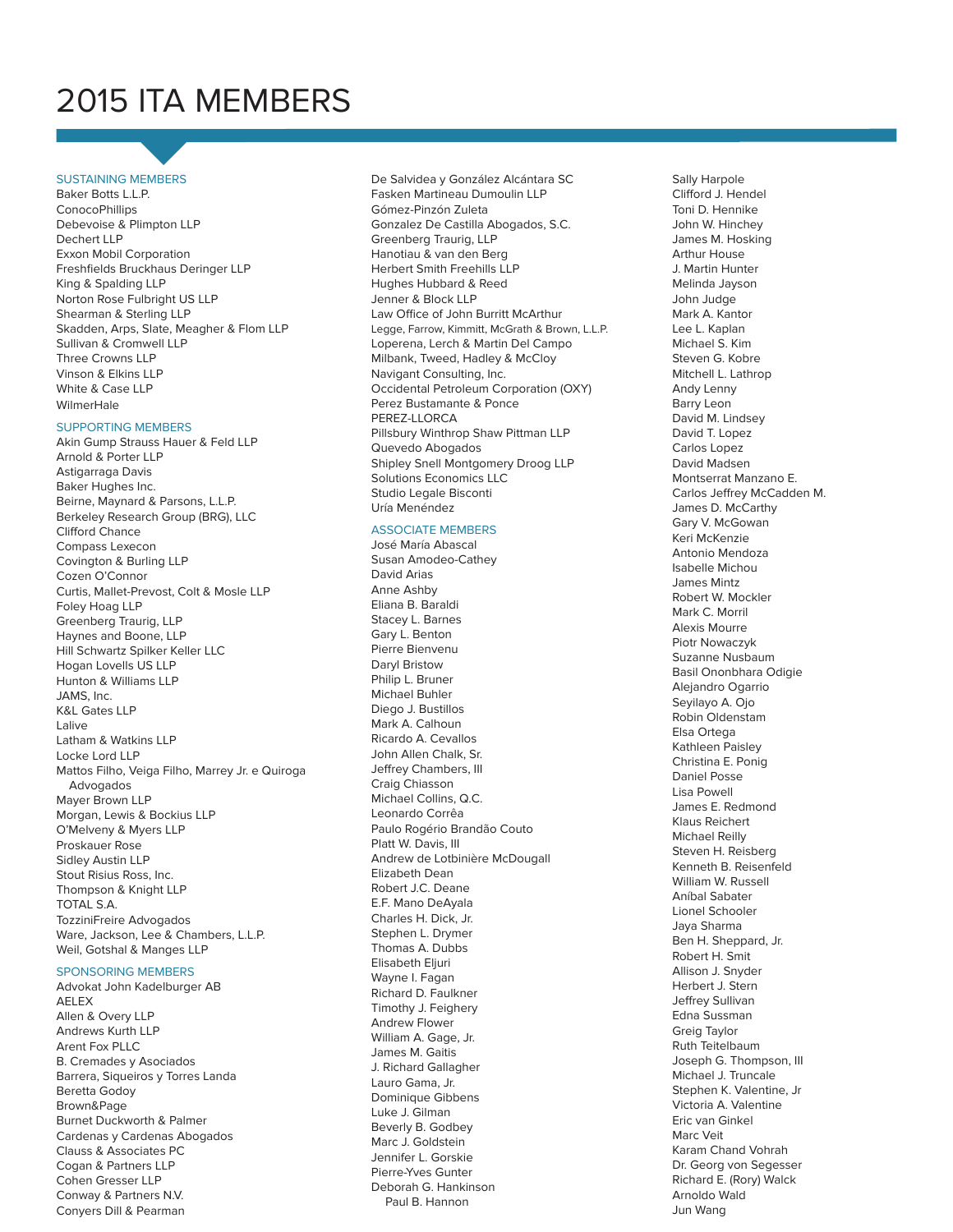# 2015 ITA MEMBERS

#### ASSOCIATE MEMBERS, cont.

Carlton Wilde, Jr. Carolyn Witthoft Charles L. Witthoft Rodrigo Zamora

#### ACADEMIC / GOVERNMENT /

NON-PROFIT MEMBERS William G. Arnot, III Markham Ball Rosemary Barkett Ronald J. Bettauer Andrea K. Bjorklund Blakely Advocacy Institute Chester Brown Donald Earl Childress, III John Comrie, Q.C. CPR: International Institute for Conflict Prevention & Resolution Cecilia Flores Rueda Susan D. Franck Shelby Grubbs IASP - Instituto dos Advogados de Sao Paulo

Robert B. Matthews Luis Manuel C. Mejan Carrer Margaret L. Moses Philip Ray Josefa Sicard-Mirabal Stanley P. Sklar Nasiru Tijani United-ADR University of Missouri School of Law University of Richmond School of Law University of Washington School of Law Perry Wallace Todd Weiler Andrew Williams Jarrod Wong

#### ARBITRAL INSTITUTION MEMBERS

- Arbitration and Conciliation Centre of the Bogota Chamber of Commerce (CCB)
- Arbitration and Mediation Center of the Santiago Chamber of Commerce (CAM Santiago) Arbitration Center of Mexico (CAM)

Arbitration Centre of the American Chamber of Commerce of Brazil (Amcham Brasil) Arbitration Center of the American Chamber of Commerce of Peru (AmCham Perú) Arbitration Centre of the Caracas Chamber of Commerce (CACC) Brazil-Canada Chamber of Commerce (CAM-CCBC) Conciliation and Arbitration Center of the Chamber of Commerce of Costa Rica ICC Dispute Resolution Services Inter-American Commercial Arbitration Commission (IACAC) International Center for Conciliation Arbitration of the Costa Rican- American Chamber of Commerce (AMCHAM) International Centre for Dispute Resolution (ICDR) Lima Chamber of Commerce (LCC)

Mediation and Arbitration Center of the National Chamber of Commerce of Mexico City (CANACO) Stockholm Chamber of Commerce (SCC)

#### YOUNG ARBITRATOR MEMBERS

Stuart Boyarsky Faisal Al Hinai Katherine Duglin David Guerra Bonifacio Matthew S. Hackell Talin A. Hitik Scott Kelly Alexander Marcopoulos Michelle R. Meriam Christa Mueller Hansel T. Pham Tetiana Polonska Noradèle Radjai Katie Raimonda Eldy Quintanilla Roché Christina Cathey Schuetz Tomas Vail

# ITA ADVISORY BOARD MEMBERS

José María Abascal Dr. Manuel A. Abdala Laura C. Abrahamson Olufunke Adekoya Alvaro Aguilar Ojeda Roberto Aguirre Luzi Jay Alexander Prof. Roger P. Alford Arif Hyder Ali Henri Alvarez Gabriela Alvarez-Avila Susan Amodeo-Cathey Steven K. Andersen Olivier P. André David Arias William G. Arnot, III Anne Ashby Jose I. Astigarraga Alden L. Atkins John B. Attanasio C. Mark Baker Markham Ball Casey Ballard Crina Baltag Yas Banifatemi Eliana B. Baraldi Antonio M. Barbuto Neto Rosemary Barkett Stacey L. Barnes C. Dennis Barrow, Jr. Charles Beach Julie Bédard Andrew M. Behrman Martin D. Beirne Gary L. Benton Rafael Bernal Gutiérrez Ronald J. Bettauer

Pierre Bienvenu Dr. Giuseppe Bisconti R. Doak Bishop Andrea K. Bjorklund Suzana M. Blades Juliet Blanch Karl-Heinz Bockstiegel Stephen R. Bond John P. Bowman Janis H. Brennan Lorraine M. Brennan Daryl Bristow Prof. Charles H. Brower, II The Hon. Charles N. Brower Brit T. Brown Chester Brown Dominique Brown-Berset Philip L. Bruner The Hon. Thomas Buergenthal Michael Buhler Ryan Bull Ralph B. Burch Henry G. Burnett Michael Burnett Diego J. Bustillos Mark A. Calhoun Kristin Campbell-Wilson David D. Caron Derrick B. Carson Greg J. Casas James E. Castello Ricardo A. Cevallos John Allen Chalk, Sr. Jeffrey Chambers, III Marney L. Cheek Richard Chernick Craig Chiasson

Donald Earl Childress, III Carla Christofferson Eliot R. Clauss Mark A. Clodfelter Prof. Jack J. Coe, Jr. John P. Cogan, Jr. Michael Collins, Q.C. John Comrie, Q.C. Wade Coriell Leonardo Correa Paulo Rogério Brandão Couto Bob Craig Alan Crain Bernardo M. Cremades Thomas L. Cubbage, III Robert B. Davidson Joseph P. Davis, III Platt W. Davis, III Peter R. Day Alexandre de Gramont Andrew de Lotbinière McDougall Fernando M. de Salvidea de Miguel Robert J.C. Deane E.F. Mano DeAyala Santiago Dellepiane David A. Delman Andrew B. Derman Richard Deutsch Paolo Di Rosa Jean-André Diaz Charles H. Dick, Jr., S. Gale Dick Sashe Dimitroff Donald Donovan Diana Droulers Stephen L. Drymer Thomas A. Dubbs

James P. Duffy, IV Philip Dunham Phillip Dye Elisabeth Eljuri Jeffrey Elkinson Alejandro A. Escobar Wayne I. Fagan Richard D. Faulkner Timothy J. Feighery Steven Finizio Hal Fiske Kenneth Fleuriet Cecilia Flores Rueda Andrew Flower Marcos Fontes Susan D. Franck Mark W. Friedman Frederick A. Frost Claudia Frutos-Peterson Stephanie Black Fuller William A. Gage, Jr. Emmanuel Gaillard James M. Gaitis Valeria Galíndez Alvaro Galindo J. Richard Gallagher Lauro Gama, Jr. José-Manuel García Represa John L. Gardiner Barry H. Garfinkel John T. Gerhart Leonardo R. Giacchino Dominique Gibbens Judith Gill Luke J. Gilman Chiara Giorgetti Teresa Giovannini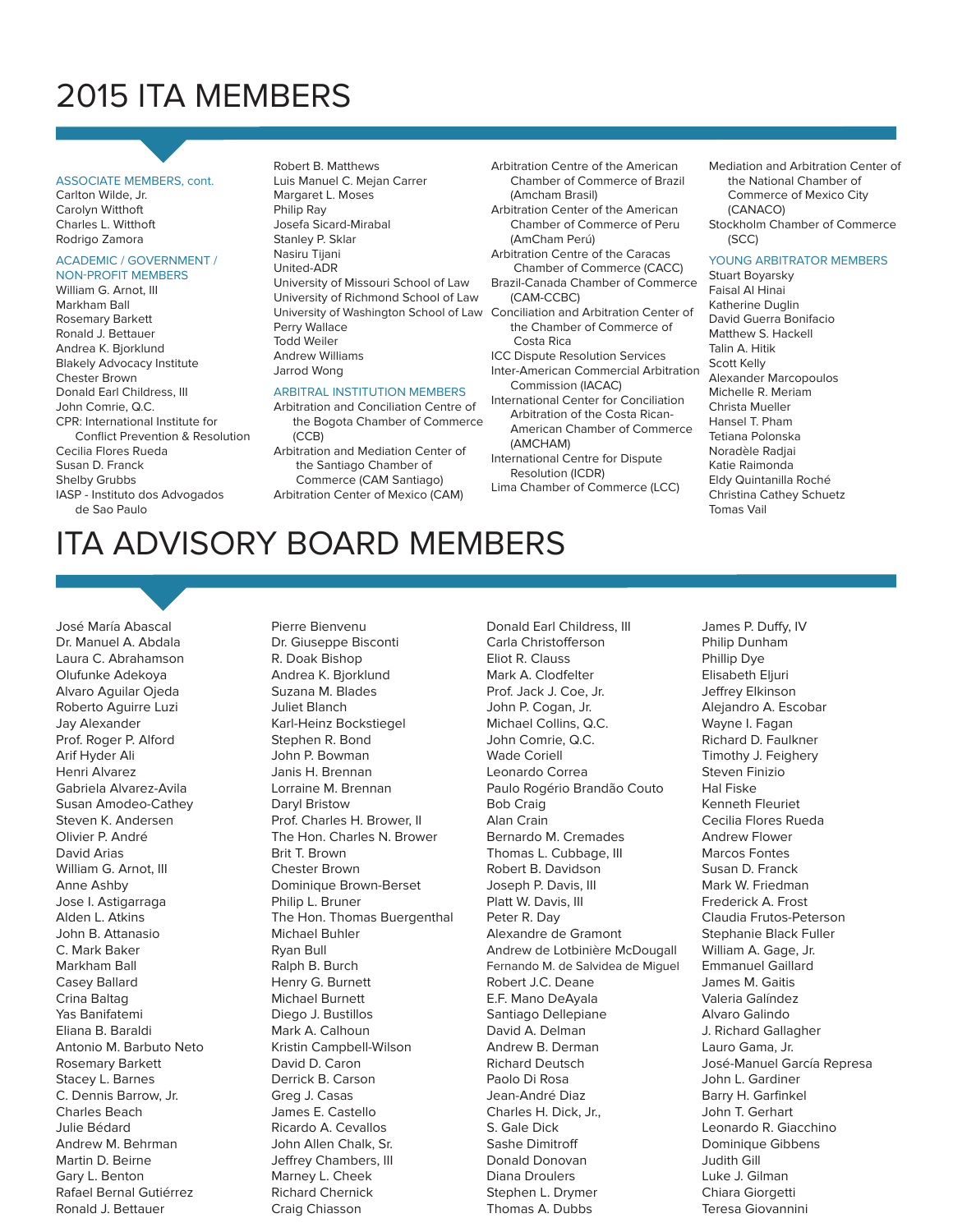# ITA ADVISORY BOARD MEMBERS

Beverly B. Godbey Federico Godoy Michael S. Goldberg Marc J. Goldstein Christopher Goncalves Eduardo Damião Gonçalves Daniel E. González Katherine González Arrocha Emilio González de Castilla Ronald E.M. Goodman Jennifer L. Gorskie Lucy Greenwood Nicholas Greenwood Shelby Grubbs Anne-Maria Guillerme Pierre-Yves Gunter Martin F. Gusy Hugh E. Hackney David R. Haigh Jonathan C. Hamilton Deborah G. Hankinson Paul B. Hannon Bernard Hanotiau John L. Hardiman Sally A. Harpole David E. Harrell, Jr. Miriam Harwood Clifford | Hendel Toni D. Hennike John W. Hinchey James M. Hosking Arthur House Zaidee Melissa Hunt J. Martin Hunter Don Jackson, III Michael E. Jaffe Melinda Jayson Alexandre Job John Judge Brent C. Kaczmarek John M. Kadelburger Jean E. Kalicki Mark A. Kantor Lee L. Kaplan William M. Katz Ed G. Kehoe Rachael D. Kent Michael S. Kim Louis Benno Kimmelman Michael Kitzen Matthew Kline William H. Knull, III Steven G. Kobre Lea Haber Kuck Urs Laeuchli Carolyn B. Lamm Mitchell Lathrop Jim Lawrence Clyde W. Lea Jordan Leader Glenn R. Legge Mike P. Lennon, Jr. Andy Lenny Barry Leon

Macarena Letelier David J. Levy David M. Lindsey Nicholas Lingard Guy Lipe Rafael Llano Oddone Jim Loftis Carlos Loperena David T. Lopez Carlos Lopez Miguel López Forastier Ben Love Edward J. Lynch Dana C. MacGrath David Madsen Mark Mangan Fernando Mantilla-Serrano Montserrat Manzano E. Mike Marchand Noiana Marigo Luis M. Martinez Robert B. Matthews Dr. Anton G. Maurer John Burritt McArthur Carlos Jeffrey McCadden M. James D. McCarthy Gary V. McGowan Keri McKenzie Mark S. McNeill Luis Manuel C. Mejan Carrer Andrew Melsheimer Andrea J. Menaker Antonio Mendoza Ian Meredith Elina Mereminskaya Carl Micarelli Isabelle Michou Craig S. Miles James Mintz Robert W. Mockler Reza Mohtashami Félix Montero Allan B. Moore Matthew Moran Mark C. Morril The Hon. Joseph W. Morris Margaret L. Moses Rene J. Mouledoux Alexis Mourre Eduardo Secchi Munhoz Ewell E. Murphy, Jr. Giovanni Ettore Nanni Timothy G. Nelson Paul J. Neufeld Joseph E. Neuhaus Michael D. Nolan Piotr Nowaczyk Suzanne Nusbaum Xavier Nyssen Robert C. O'Brien Kevin M. O'Gorman Eileen O'Neill Basil Ononbhara Odigie Alejandro Ogarrio

Seyilayo A. Ojo Robin Oldenstam Elsa Ortega Kyle A. Owens Kathleen Paisley David Paris Chris Parker Flávio Pereira Lima Sebastian Perez Arteta John V.H. Pierce David Pluchinsky Michael Polkinghorne Christina E. Ponig Daniel Posse Lisa A. Powell Dietmar W. Prager Andrew P. Price Jennifer Price Hugo Quevedo Yanett Quiroz Valdovinos John Jay Range Alberto Ravell Philip Ray James E. Redmond Lucy F. Reed Daniel Reich Klaus Reichert Michael Reilly Steven H. Reisberg Kenneth B. Reisenfeld Tracie J. Renfroe Caroline Richard Ann Ryan Robertson Laura M. Robertson Zoila Rosa Volio Myriam Rosales Jiménez José Rosell Michael R. Ross Roger Rubio Guerrero William W. Russell Christopher M. Ryan Aníbal Sabater Jeswald W. Salacuse Claudia T. Salomon Ank Santens Monique Sasson Lawrence S. Schaner Marco Schnabl Michael E. Schneider, Esq. Lionel Schooler Franz Schwarz Marc Schwartz Sebastian Seelmann-Eggebert Fernando Eduardo Serec Elizabeth J. Shampnoi Jaya Sharma Glenn C. Sheets Audley Sheppard Ben H. Sheppard, Jr. Peter J.W. Sherwin George T. Shipley Josefa Sicard-Mirabal Tomasz J. Sikora Eugene J. Silva, II

Eduardo Silva Romero José Luis Siqueiros Eduardo Siqueiros T. Stanley P. Sklar William K. Slate, II Robert H. Smit Jennifer Smith Reginald R. Smith Abby Cohen Smutny Elizabeth Snodgrass Allison J. Snyder Luke A. Sobota Mariana Solís Pablo T. Spiller Michael Stepek Herbert J. Stern Margrete Stevens Frederico J. Straube Dr. S.I. (Stacie) Strong Jeffrey Sullivan John Sullivan Edna Sussman Christopher K. Tahbaz James E. Tancula Greig Taylor Ruth Teitelbaum Joseph G. Thompson, III Nasiru Tijani John Trenor Michael J. Truncale Timothy J. Tyler Stephen K. Valentine, Jr Victoria A. Valentine Thabiso van den Bosch Eric van Ginkel Marc Veit Ana Vermal Vincent Verschoor Karam Chand Vohrah Odean L. Volker Dr. Georg von Segesser Richard E. (Rory) Walck Arnoldo Wald David Waldron Perry E. Wallace Stephen Wallace Thomas W. Walsh Gibson Walton Jun Wang Anton Ware Todd Weiler Matthew Weldon Carlton Wilde, Jr. Andrew Williams Justin Williams Wayne R. Wilson David B. Winn Peter Winship Carolyn Witthoft Charles L. Witthoft Jarrod Wong Rodrigo Zamora Eduardo Zuleta Alberto Zuleta-Londoño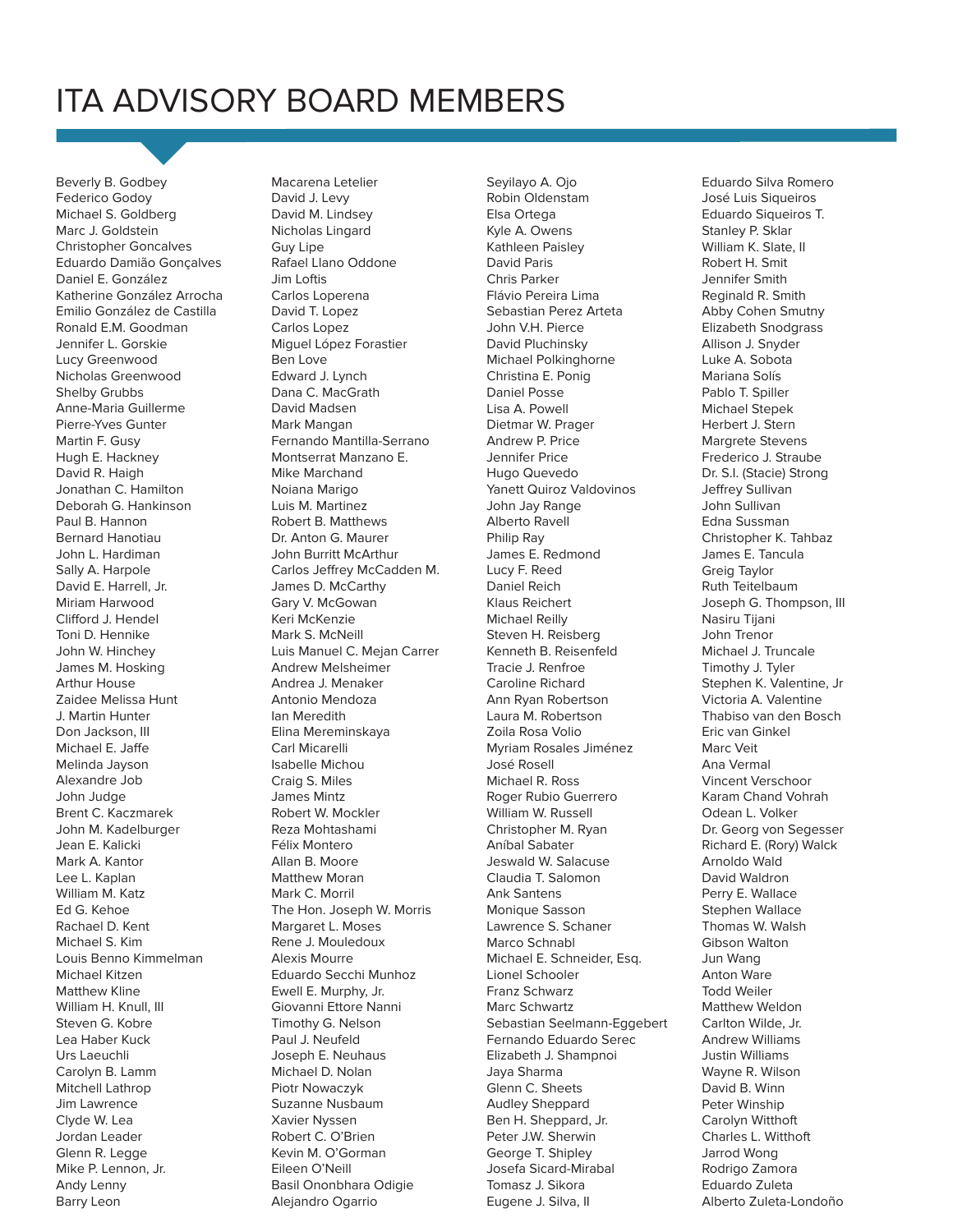# 2015 ITA EXECUTIVE COMMITTEE

R. Doak Bishop, Chair King & Spalding LLP, Houston, Texas

Abby Cohen Smutny, Senior Vice Chair Co-Editor-in-Chief - World Arbitration & Mediation Review White & Case LLP, Washington, D.C.

Andrea K. Bjorklund, Vice Chair Chair, Academic Council McGill University Faculty of Law, Montreal, Canada

Charles H. Brower, II, Vice Chair Co-Editor-in-Chief - World Arbitration and Mediation Review Wayne State University Law School, Detroit, Michigan

Alan R. Crain, Vice Chair Senior Vice President, Chief Legal and Governance Officer Baker Hughes Incorporated, Houston, Texas

Joseph E. Neuhaus, Vice Chair, Finance and Chair, Strategic Planning Committee Sullivan & Cromwell LLP, New York, New York

Dietmar W. Prager, Vice Chair and Co-Chair, Programs Committee Debevoise & Plimpton, New York, New York

Eduardo Zuleta, Vice Chair Gómez-Pinzón Zuleta, Bogotá, Colombia

Jack J. Coe, Jr., Member at Large Pepperdine University Law School, Malibu, California

Aníbal Sabater, Member at Large Chaffetz Lindsey LLP, New York, New York

Peter Winship, Member at Large SMU Dedman School of Law, Dallas, Texas

The Hon. Charles N. Brower, Past Chair Iran-U.S. Claims Tribunal, The Hague 20 Essex Street Chambers, London, United Kingdom

David D. Caron, Past Chair The Dickson Poon School of Law, King's College London, United Kingdom

Donald Francis Donovan, Past Chair Debevoise & Plimpton, New York, New York

Ewell E. Murpy, Jr., Past Chair Houston, Texas

Lucy F. Reed, Past Chair Co-Editor-in-Chief - World Arbitration & Mediation Review Freshfields Bruckhaus Deringer LLP, Singapore

Jeswald W. Salacuse, Past Chair Tufts University, Medford, Massachusetts

Susan Franck, Vice Chair, Academic Council Co-Chair, Winter Conference Development Task Force Washington & Lee University School of Law Lexington, Virginia

Julian D. Mortenson, Vice Chair, Academic Council Michigan Law School, Ann Arbor, Michigan

Wade M. Coriell, Editor - News & Notes King & Spalding LLP, Houston, Texas

Roger P. Alford, General Editor, ITA Board of Reporters/ITA Aribtration Report/KluwerArbitration.com University of Notre Dame, The Law School, Notre Dame, Indiana

Elina Mereminskaya, Co-Managing Editor, ITA Arbitration Report/ KluwerArbitration.com Bofill Mir & Álvarez Jana, Santiago, Chile

Monique Sasson, Co-Managing Editor, ITA Board of Reporters/ITA Aribtration, Report/KluwerArbitration.com New York, New York

Rafael T. Boza, Co-Managing Editor, - World Arbitration & Mediation Review In-House Counsel, Sulzer Chemtech USA, Inc., Humble, Texas

Epaminontas (Nontas) Triantafilou, Co-Managing Editor - World Arbitration & Mediation Review Quinn Emanuel Urquhart & Sullivan UK LLP, London, United Kingdom

Elisabeth Eljuri, Chair, Americas Initiative Committee Norton Rose Fulbright, S.C, Caracas, Venezuela

Valeria Galíndez, Chair, Young Arbitrators Initiative Committee Uría Menéndez, São Paulo, Brazil

Kathleen Paisley, Co-Chair, Communications Committee Ambos Law, Brussels, Belgium

Jennifer M. Smith, Co-Chair, Communications Committee Baker Botts L.L.P, Houston, Texas

Cecilia Flores Rueda, Co-Chair, Membership Committee Flores Rueda Abogados, Mexico City, Mexico

Klaus Reichert, SC, Co-Chair, Membership Committee Brick Court Chambers, Dublin, Ireland

Tomasz J. Sikora, Co-Chair, Membership Committee Counsel, International Disputes, Exxon Mobil Corporation Houston, Texas

Jean E. Kalicki, Co-Chair, Programs Committee Arnold & Porter, Washington, D.C.

Jarrod Wong, Co-Chair, Winter Conference Development Task Force University of the Pacific, McGeorge School of Law, Sacramento, California

James L. Loftis, Chair, Awards Enforcement Survey Task Force Vinson & Elkins RLLP, London, United Kingdom

José I. Astigarraga, Co-Chair, 2015 ITA Workshop Astigarraga Davis, Miami, Florida

Margaret L. Moses, Co-Chair, 2015 ITA Workshop Loyola University Chicago School of Law, Chicago, Illinois

Luke A. Sobota, Co-Chair, 2015 ITA Workshop Three Crowns LLP, Washington, D.C.

Michael J. Marchand, President The Center for American & International Law, Plano, Texas

David B. Winn, ITA Director and Vice President The Center for American & International Law, Plano, Texas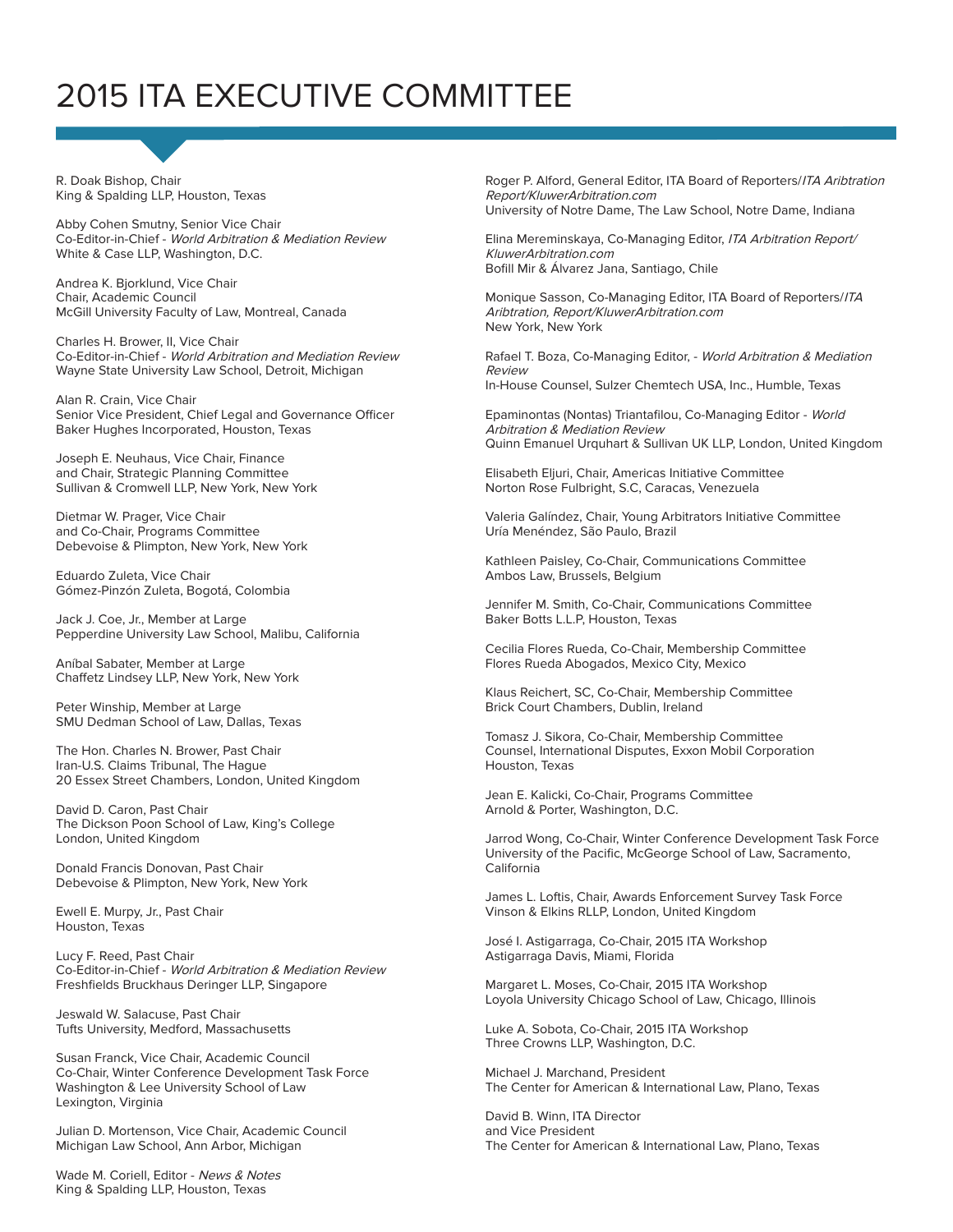# ITA ACADEMIC COUNCIL

Shahla Ali Univeristy of Hong Kong Hong Kong, Hong Kong

José E. Alvarez New York University School of Law New York, New York

Frédéric Bachand McGill University Montréal, Quebec, Canada

Andrea K. Bjorklund, Chair McGill University Faculty of Law Montréal, Canada

Gary Born WilmerHale London, United Kingdom

Charles H. Brower, II Wayne State University Law School Detroit, Michigan

Chester Brown The University of Sydney Sydney, Australia

The Hon. Thomas Buergenthal, Chair Emeritus The George Washington University Law School Washington, D.C.

David D. Caron, Chair Emeritus The Dickson Poon School of Law, King's College London, United Kingdom

Jack J. Coe, Jr. Pepperdine University Law School Malibu, California

John R. Crook George Washington University Law School Potomac, Maryland

Karen Halverson Cross The John Marshall Law School Chicago, Illinois

Mark W. Feldman Peking University School of Transnational Law Shenzhen, China

Susan Franck, Vice Chair Washington & Lee University School of Law Lexington, Virginia

Chiara Giorgetti University of Richmond School of Law Richmond, Virginia

Manuel A. Gomez Florida International University College of Law Miami, Florida

Horacio A. Grigera Naón American University Washington College of Law Washington, D.C.

J. Martin Hunter Essex Court Chambers London, United Kingdom

Susan L. Karamanian George Washington University Law School Washington, D.C.

Céline Lévesque University of Ottawa Ottawa, Canada

Abul (Munir) Maniruzzaman University of Portsmouth School of Law Portsmouth, United Kingdom

Julian Davis Mortenson, Vice Chair Michigan Law School Ann Arbor, Michigan

Margaret L. Moses Loyola University Chicago School of Law Chicago, Illinois

Erin O'Hara O'Connor Vanderbilt University School of Law Nashville, Tennessee

Pilar Perales Viscasillas Universidad Carlos III de Madrid, Departamento de Derecho Privado Getafe-Madrid, Spain

Sergio Puig University of Arizona James E. Rogers College of Law Tucson, Arizona

Alan S. Rau The University of Texas School of Law Austin, Texas

Stephan W. Schill Max Planck Institute for Comparative Public Law and International Law Heidelberg, Germany

Victoria Shannon Washington & Lee University School of Law Lexington, Virginia

Ben H. Sheppard, Jr. University of Houston Law Center Houston, Texas

Linda J. Silberman New York University School of Law New York, New York

Thomas J. Stipanowich Pepperdine University School of Law Malibu, California

S.I. (Stacie) Strong University of Missouri School of Law Columbia, Missouri

Louise Ellen Teitz Roger Williams University School of Law Bristol, Rhode Island

Todd Weiler Investment Treaty Arbitration Counsel London, Ontario, Canada

Peter Winship SMU Dedman School of Law Dallas, Texas

Jarrod Wong University of the Pacific, McGeorge School of Law Sacramento, California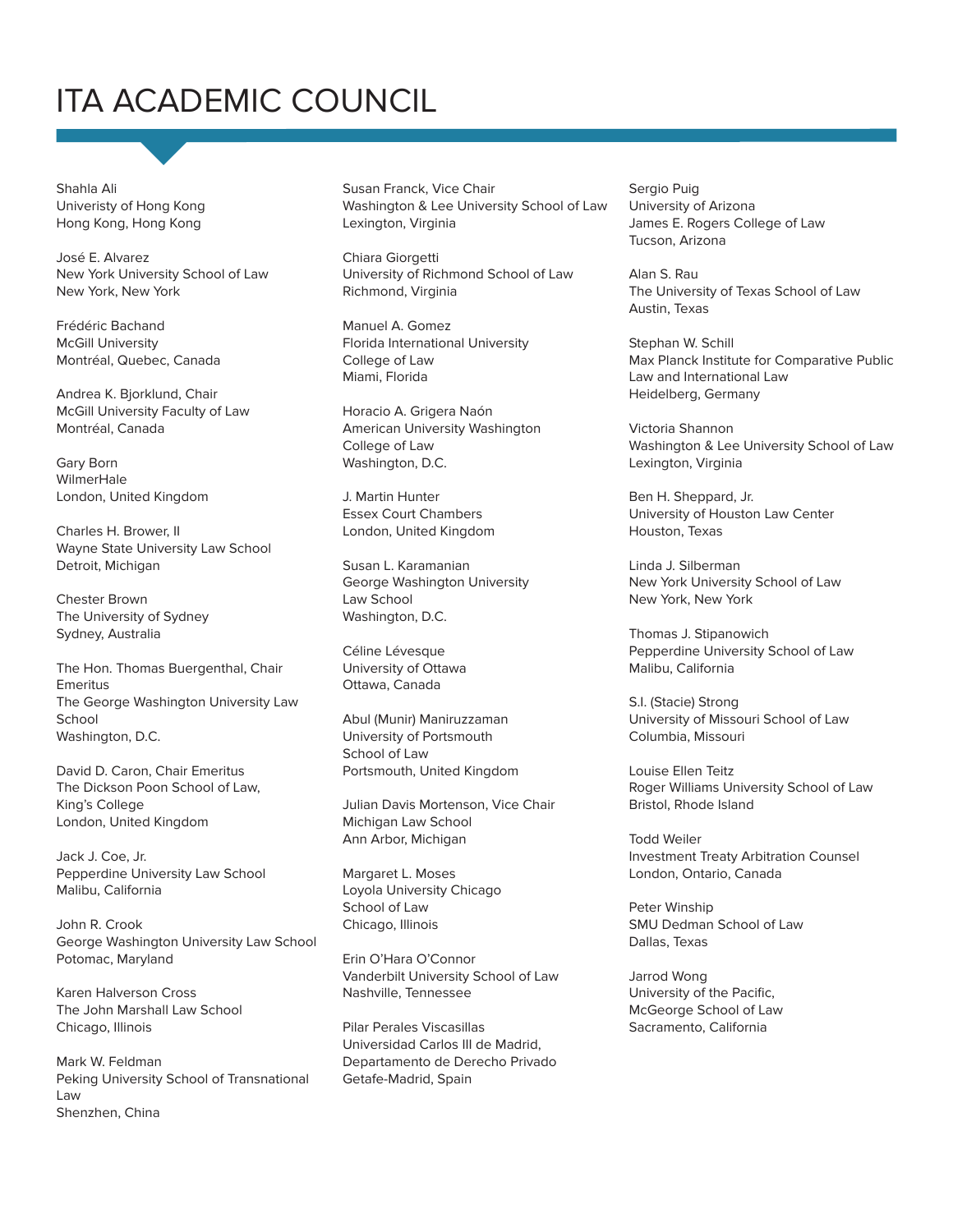# ITA BOARD OF REPORTERS **ITA Arbitration Report at KluwerArbitration.com**

#### GENERAL EDITOR

Prof. Roger P. Alford University of Notre Dame The Law School Notre Dame, Indiana

#### **CO-MANAGING EDITORS**

Elina Mereminskaya Bofill Mir & Álvarez Jana Santiago, Chile

Monique Sasson New York, New York

#### INSTITUTE FOR TRANSNATIONAL ARBI **TRATION**

David B. Winn, Director Vice President The Center for American and International Law Plano, Texas

#### ASSOCIATE EDITOR

Deen Kaplan Partner Hogan Lovells US LLP Washington, D.C.

DEVELOPMENTAL EDITOR

Vincent Verschoor Kluwer Law International Alphen Aan Den Rijn, The Netherlands

#### **COUNTRY REPORTERS**

#### ARGENTINA

Federico Godoy Beretta Godoy Buenos Aires, Argentina

AUSTRALIA

Damian Sturzaker Marque Lawyers Pty Limited Sydney, Australia

AUSTRIA Dr. Guenther J. Horvath Freshfields Bruckhaus Deringer Vienna, Austria

#### **BELGIUM**

Maarten Draye, Bernard Hanotiau and Charlotte Villeneuve Hanotiau & van den Berg Brussels, Belgium

#### BOLIVIA

Bernardo Wayar Caballero Wayar & von Borries Abogados S.C. La Paz, Bolivia

Bernardo Antonio Wayar Ocampo Wayar & von Borries Abogados S.C. La Paz, Bolivia

#### BRAZIL

Dr. Joáo Bosco Lee Lee Taube Gabardo Sociedade de Advogados Curitiba, Brazil

#### **BULGARIA**

Assen Alexiev Sabev & Partners Law Firm Sofia, Bulgaria

#### **CANADA**

Henri Álvarez Fasken Martineau DuMoulin Vancouver, Canada

### CHILE

Cristian Conejero-Roos Philippi Prietocarrizosa & Uría Santiago, Chile

#### **CHINA**

Arthur X. Dong AnJie Law Firm Beijing, China

Jingzhou Tao Dechert LLP Beijing, China

#### **COLOMBIA**

Eduardo Zuleta Gómez-Pinzón Zuleta Bogotá, Colombia

#### COSTA RICA

Ryan Mellske Three Crowns LLP Washington, DC

#### CZECH REPUBLIC

Ivo Janda White & Case LLP Prague, Czech Republic

Petr Polášek White & Case LLP Washington, D.C.

#### DENMARK

Peter F. Thommesen VILTOFT Copenhagen, Denmark

#### DOMINICAN REPUBLIC

Stephan Adell Squire Patton Boggs Santo Domingo, Dominican Republic

#### **ECUADOR**

Javier Robalino Orellana Paz Horowitz Robalino Garces Quito, Ecuador

#### EGYPT

Dr. Karim Youssef Amereller Legal Consultants Cairo, Egypt

#### ENGLAND

Nicholas Fletcher QC Berwin Leighton Paisner LLP London, United Kingdom

#### FINLAND

Mika Savola & Anna-Maria Tamminen Hannes Snellman, Ltd. Helsinki, Finland

#### FRANCE

Valentine Chessa Castaldi Mourre & Partners Paris, France

Yves Derains & Bertrand Derains Derains & Gharavi Paris, France

#### GERMANY

Thomas Kopp & Dr. Richard H. Kreindler Cleary Gottlieb Steen & Hamilton LLP Frankfurt Am Main, Germany

#### **GREECE**

Ioannis Vassardanis Ioannis Vassardanis & Partners Athens, Greece

#### HONG KONG

Justin D'Agostino Herbert Smith Freehills LLP Hong Kong, Hong Kong

#### INDIA

Dipen Sabharwal White & Case LLP London, United Kingdom

Aditya Singh White & Case LLP Paris, France

#### IRELAND

Klaus Reichert SC Brick Court Chambers Dublin, Ireland

#### ISRAEL

Tamar Meshel University of Toronto Toronto, Canada

#### **ITALY**

Stefano Azzali & Benedetta Coppo Chamber of Arbitration of Milan Milan, Italy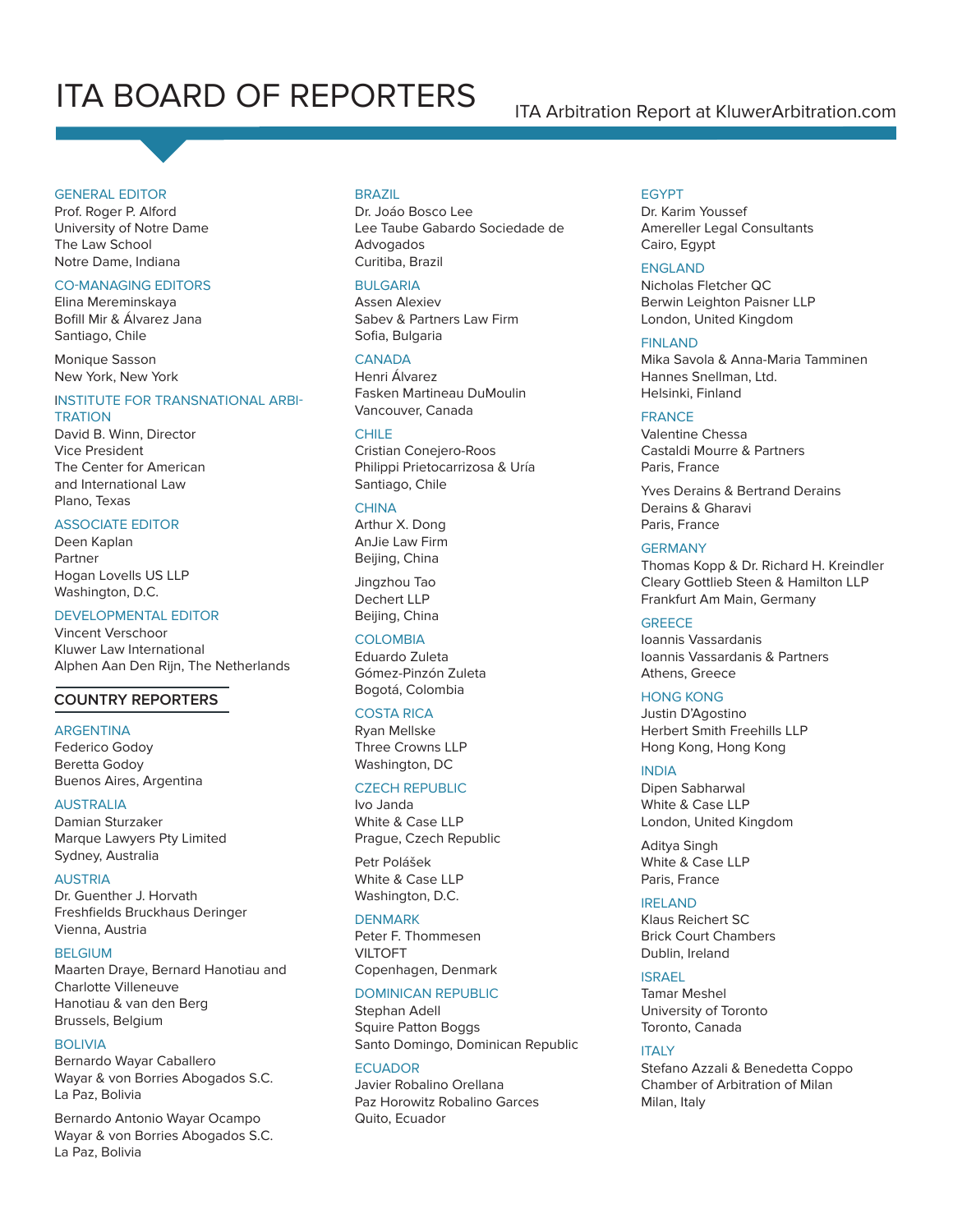# ITA BOARD OF REPORTERS ITA Arbitration Report at KluwerArbitration.com

#### JAPAN

Akiko Inoue, Hisaya Kimura & Koki Yanagisawa Nagashima, Ohno & Tsunematsu Tokyo, Japan

#### KOREA

Kun Hee Cho & Kay-Jannes Wegner Kim & Chang Seoul, Korea

#### LEBANON

Jalal El Ahdab Ginestié Magellan Paley-Vincent et Associés Paris, France

#### **MEXICO**

José María Abascal Zamora Abascal, Segovia & Asociados Mexico City, Mexico

Cecilia Flores Rueda Flores Rueda Abogados Mexico City, Mexico

### **NETHERLANDS**

Bo Ra Hoebeke NautaDutilh Rotterdam, Netherlands

#### NEW ZEALAND

Stephen Hunter & Campbell Walker Gilbert/Walker Auckland, New Zealand

#### NIGERIA

Chinedum Umeche Banwo & Ighodalo Lagos, Nigeria

#### **NORWAY**

Dr. Hege Elisabeth Kjos University of Amsterdam Amsterdam, Netherlands

#### PAKISTAN

Nudrat E. Piracha Samdani & Qureshi Islamabad, Pakistan

#### PANAMA

Ryan Mellske Three Crowns LLP Washington, D.C.

#### PERU

Fernando Cantuarias Salaverry Law School of Universidad del Pacìfico Lima, Peru

#### POLAND

Piotr Nowaczyk Dentons Warsaw, Poland

#### **PORTUGAL**

José Miguel Júdice A. M. Pereira, Saragga Leal, Oliveira Martins, Júdice e Associados (PLMJ) Lisboa, Portugal

#### **QATAR**

Minas Khatchadourian CEO & Secretary General Qatar International Center for Conciliation and Arbitration Doha, Qatar

#### ROMANIA

Nicolae Viorel Dinu Bondoc & Asociatii Bucharest, Romania

#### RUSSIA

Francesca Albert Dechert Russia LLC Moscow, Russia

#### **SCOTLAND**

David Scott Maclay Murray & Spens LLP Edinburgh, United Kingdom

#### **SINGAPORE**

Michael Hwang Chambers Senior Counsel & Arbitrator Michael Hwang S.C. Singapore, Republic of Singapore

#### SOUTH AFRICA

Lisa Bosman Legal Counsel Permanent Court of Arbitration The Hague, The Netherlands

Alan Rycroft Department of Commercial Law University of Cape Town Rondebosch, South Africa

### **SPAIN**

Fernando Mantilla-Serrano Latham & Watkins LLP Paris, France

#### **SWEDEN**

Pontus Ewerlöf MAQS Law Firm Stockholm, Sweden

John Kadelburger Advokat John Kadelburger AB Stockholm, Sweden

#### SWITZERI AND

Elisabeth Leimbacher & Dr. Georg von Segesser Schellenberg Wittmer Zurich, Switzerland

#### **SYRIA**

Dr. Abdulhay Sayed Sayed & Sayed Damascus, Syria

#### **TURKEY**

Dr. Ismail Esin Esin Attorney Partnership Istanbul, Turkey

Stephan Wilske Gleiss Lutz Stuttgart, Germany

#### UKRAINE

Yaroslav Petrov Asters Kyiv, Ukraine

#### UNITED ARAB EMIRATES

Craig C. Shepherd Herbert Smith LLP Dubai, UAE

#### UNITED KINGDOM

Nicholas Fletcher, Q.C. Barrister 4 New Square London, United Kingdom

#### UNITED STATES

Donald Francis Donovan & Christopher K. Tahbaz Debevoise & Plimpton LLP New York, New York

#### URUGUAY

Sandra González Ferrere Montevideo, Uruguay

#### VENEZUELA

Alfredo De Jesús O. Transnational Arbitration, Litigation & Business Law Paris, France

### **INSTITUTIONAL REPORTERS**

#### ICSID

Dietmar W. Prager Debevoise & Plimpton LLP New York, New York

#### **NAFTA**

Prof. Charles H. Brower, II Wayne State University Law School Detroit, Michigan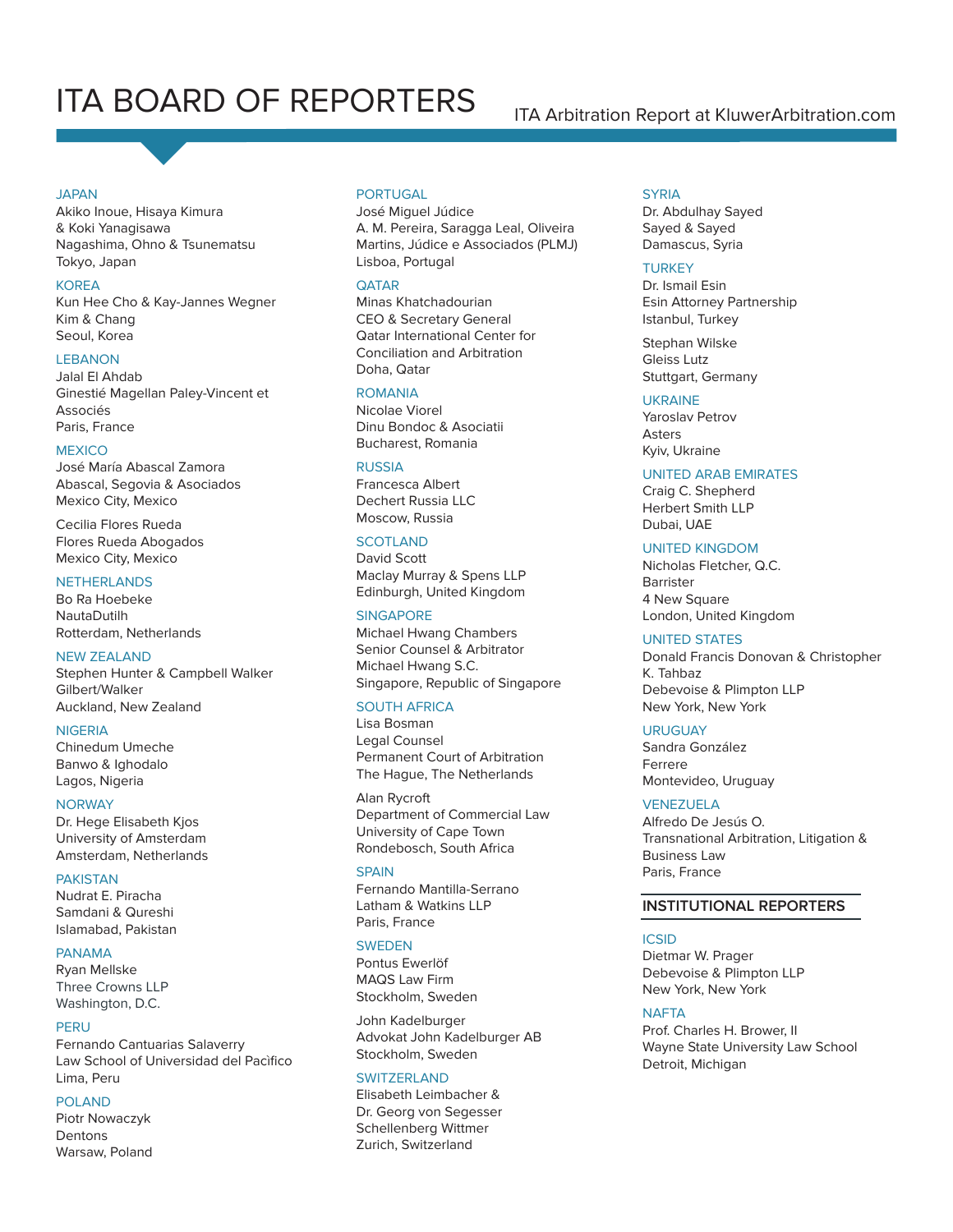# ITA MEMBERSHIP

## **JOIN ITA AND ATTEND FOR FREE**

The best way to attend the Workshop is as a member of the ITA Advisory Board. All Advisory Board members are entitled to attend the entire Workshop for free (other than the two ticketed events) PLUS the following membership activities FOR FREE:

### Thursday, June 18

### ITA YOUNG ARBITRATORS INITIATIVE COMMITTEE ANNUAL MEETING Young Arbitrators Initiative Committee Chair Valeria Galíndez presiding

The Young Arbitrators Initiative Committee and its annual meeting are open to all ITA Advisory Board members under the age of 40 and all ITA Young Arbitrator Members.

#### $6:30 - 9:00$  p.m. ITA ADVISORY BOARD ANNUAL DINNER ITA Advisory Board Chair Doak Bishop presiding

The annual reception and dinner meeting of the Advisory Board will be held at the Dallas Country Club following the conclusion of the Workshop. Advisory Board members and their spouse or guest are invited as guests of the Institute.

At the dinner, we will conduct a little business, recognizing special contributors to the work of ITA this year, and then celebrate the conclusion of Doak Bishop's successful tenure as ITA Advisory Board Chair and welcome Abby Cohen Smutny as ITA's new Chair.

Buses will be available to transport us from the Westin Galleria Hotel and back again at the conclusion of the evening. Dress: Business or cocktail attire.

Sponsored by

**BAKER BOTTS** 

### **WHITE & CASE**

## KING & SPALDING

### Friday, June 19

#### $7:45 - 8:45$  a.m. ITA AMERICAS INITIATIVE COMMITTEE ANNUAL MEETING Americas Initiative Committee Chair Elisabeth Eljuri presiding

The ITA Americas Initiative Committee and its annual meeting are open to all members of the ITA Advisory Board in, or interested in, Latin America.

#### 9:00 a.m.  $-$  12:00 p.m. ITA FORUM

The annual ITA Forum is a special event for members of the Advisory Board, Academic Council, ITA Arbitration Report Board of Reporters, World Arbitration and Mediation Review Board of Editors, Young Arbitrator Members and Workshop faculty members, providing an unscripted opportunity to discuss current issues and share concerns off -the-record with their peers in the field of transnational arbitration.

The agenda for this wide open discussion is determined by the participants, via topics and questions submitted in advance or raised at the Forum itself. To propose topics or questions in advance that you would like to have addressed at the Forum, please e-mail kjohnson@cailaw.org.

#### For more information, visit www.cailaw.org/ita

### **4 WAYS TO APPLY**

#### ONLINE: cailaw.org/ita

MAIL: Download form online and mail to: Institute for Transnational Arbitration The Center for American and International Law 5201 Democracy Drive, Plano, Texas 75024 USA

#### PHONE: 972.244.3400 or 800.409.1090

7:45 - 8:45 a.m. FAX: 972.244.3401

#### **ANNUAL MEMBERSHIP DUES AND BENEFITS**

All members with the exception of the entry-level membership for young professionals receive these benefits:

- One or more Advisory Board representatives
- **Free attendance for each Advisory Board representative at the Annual Workshop in Dallas OR the Annual Americas Workshop**
- Free attendance for each Advisory Board representative and a guest at the Advisory Board's annual Dinner
- Free attendance at the invitation-only ITA Forum
- Member discount at other ITA programs
- Free subscription to ITA's quarterly newsletter, News and Notes, with its Scoreboard of Adherence to Transnational Arbitration Treaties
- Opportunity to participate in the committees, leadership and other activities of the Advisory Board
- Recognition as an Advisory Board member in publications
	- If qualified, the right to appear on the IEL Energy Arbitrators List
	- 20% discount on books published by Oxford University Press in collaboration with ITA
	- The opportunity to use CAIL's facilities in Plano for education-related activities

Associate Membership – \$725 (only open to individuals)

- − Member is on the ITA Advisory Board
- − One free subscription to World Arbitration and Mediation Review (WAMR)
- − Recognition as an Associate Member in publications

Sponsoring Membership – \$1,250

- (open to individuals, corporations, firms, and other organizations) − One Advisory Board representative
- − One free subscription to World Arbitration and Mediation Review (WAMR)
- − Recognition as a Sponsoring Member in publications

Supporting Membership – \$3,000

- (open to corporations, firms, and other organizations)
- − Three Advisory Board representatives
- − All employees entitled to member discount at ITA programs − One free subscription to World Arbitration and Mediation
- Review (WAMR) − Recognition as a Supporting Member in publications
- Sustaining Membership \$6,000

(open to corporations, firms, and other organizations)

- − Six Advisory Board representatives
- − The right to designate an unlimited number of additional Advisory Board representatives for \$500 each
- − All employees entitled to member discount at IEL programs − Two free subscriptions to World Arbitration and Mediation Review (WAMR)
- − Recognition as a Sustaining Member in publications

#### Academic/Government/Non-Profit

#### Membership – \$395

(open to universities, government agencies, judicial and arbitral institutions, non-profit corporations and full time employees of such organizations)

- − One Advisory Board representative
- − Recognition as an Academic/Government/Non-Profi t Member in publications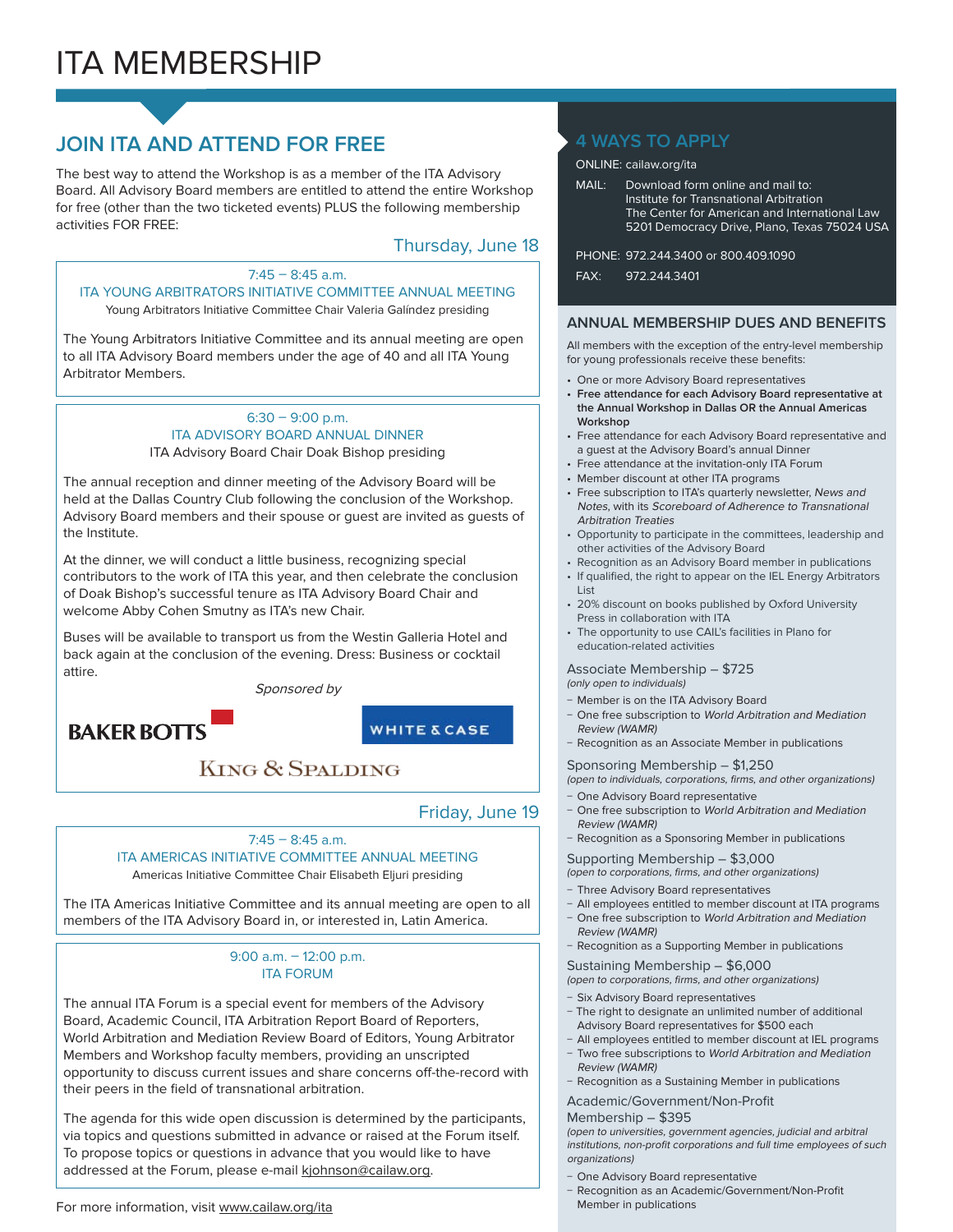### **27th Annual ITA Workshop Subconscious Influences in International Arbitration**

June 17 - 19, 2015 • Westin Galleria Hotel • Dallas, Texas

Workshop registration includes the Young Arbitrators Dallas Roundtable and Welcome Reception on Wedneday, the Workshop and luncheon on Thursday and all course materials.

**Advisory Board members, members of the Executive Committee, Academic Council, ITA Arbitration Report Board of Reporters and WAMR Board of Editors, as well as Young Arbitrator Members, should register using the special link that will be sent to them by email instead of the form below.**

|                                                               | <b>ENTIRE ITA WORKSHOP</b> |                 | <b>ROUNDTABLE ONLY</b> |                |
|---------------------------------------------------------------|----------------------------|-----------------|------------------------|----------------|
| Check applicable box:                                         | Bu 6/5/15                  | After 6/5/15    | Bu 6/5/15              | After 6/5/15   |
| Regular registration fee                                      | 口 \$645                    | □ \$695         | □ \$35                 | $\square$ \$45 |
| <b>ITA Supporting or</b><br><b>Sustaining Member Employee</b> | 口 \$445                    | □ \$495         | □ \$35                 | $\square$ \$45 |
| CAIL Member or<br>Member Employee                             | □ \$445                    | □ \$495         | □ \$35                 | $\square$ \$45 |
| Government / Non-Profit /<br>Academic Employee                | □ \$345                    | □ \$395         | □ \$35                 | $\square$ \$45 |
| <b>SWIICL Advisory Board Member</b>                           | □ \$250                    | $\square$ \$250 | □ \$35                 | □ \$45         |

I will attend the Young Arbitrators Dallas Roundtable on June 17.

I will attend the Welcome Reception for all Workshop and/or Roundtable registrants on June 17.

□ \$110 - I will attend the Workshop Dinner at the Petroleum Club of Dallas (Sky Lobby), June 17.

 $\Box$  \$110 - I wish to bring a guest to the to the Workshop Dinner on June 17.\*\*

□ \$85 - I will attend the Dallas Networking Adventure on June 19.

□ \$85 - I wish to bring a quest to the Dallas Networking Adventure on June 19.\*\*

| Address and the contract of the contract of the contract of the contract of the contract of the contract of the contract of the contract of the contract of the contract of the contract of the contract of the contract of th |                                 |  |  |
|--------------------------------------------------------------------------------------------------------------------------------------------------------------------------------------------------------------------------------|---------------------------------|--|--|
|                                                                                                                                                                                                                                |                                 |  |  |
|                                                                                                                                                                                                                                |                                 |  |  |
|                                                                                                                                                                                                                                |                                 |  |  |
|                                                                                                                                                                                                                                |                                 |  |  |
| **Please complete the following quest information (if applicable)                                                                                                                                                              |                                 |  |  |
|                                                                                                                                                                                                                                |                                 |  |  |
|                                                                                                                                                                                                                                |                                 |  |  |
|                                                                                                                                                                                                                                |                                 |  |  |
|                                                                                                                                                                                                                                |                                 |  |  |
|                                                                                                                                                                                                                                |                                 |  |  |
|                                                                                                                                                                                                                                |                                 |  |  |
| <b>PAYMENT INFORMATION</b><br>$\Box$ Check enclosed payable to: The Center for American and International Law                                                                                                                  |                                 |  |  |
| $\Box$ Mastercard<br>$\square$ Visa<br>Credit Card:                                                                                                                                                                            | $\Box$ AMEX<br><b>ODiscover</b> |  |  |
|                                                                                                                                                                                                                                |                                 |  |  |
| Name on card and the contract of the contract of the contract of the contract of the contract of the contract of the contract of the contract of the contract of the contract of the contract of the contract of the contract  |                                 |  |  |
|                                                                                                                                                                                                                                |                                 |  |  |
|                                                                                                                                                                                                                                |                                 |  |  |

### **4 WAYS TO REGISTER**

ONLINE credit card only www.cailaw.org FAX credit card only 972.244.3401

#### MAIL

check or credit card The Center for American and International Law 5201 Democracy Drive Plano, TX USA 75024

PHONE credit card only 972.244.3404 or 800.409.1090 8:30am-5:00pm CT

PAYMENT MUST ACCOMPANY REGISTRATION

### GENERAL INFORMATION

CANCELLATION POLICY: Tuition, less a \$50 cancellation fee will be refunded upon receipt of written cancellation received by June 5, 2015. E-mail cancellation notice to lgaspar@cailaw. org. After this date, no refunds, but substitution of attendees for this program will be permitted. Registrants not entitled to a refund will receive the course materials.

HOUSING: The cost of housing is not included in tuition. However, rooms (in limited number) have been reserved at The Westin Galleria Hotel, 13340 Dallas Parkway, Dallas, TX 75240. Registrants should call 1.972.934.9494 and advise that they are attending the "27th Annual ITA Workshop" to receive a reduced rate of \$180 + tax. The last day to obtain this special rate is May 26, 2015.

NONDISCRIMINATION POLICY: The Center for American and International Law does not discriminate on the basis of race, color, sex, religion, national origin, age, disability, veteran status or any other protected status in educational activities, scholarship programs or admissions.

PRESS POLICY: All ITA conferences are held under the Chatham House Rule. Participants, including journalists, are free to use any information received, but comments may not be attributed to any speaker identified by name or affiliation.

MCLE CREDIT: The Workshop is approved for 6.5 hours (.5 ethics). Course ID 901315488. The Roundtable alone is approved by the State Bar of Texas for 1.5 hours (no ethics). Course ID 901315491. Credit hours for other states will vary and are subject to each state's approval and credit rounding rules.

For this conference, ITA will directly apply (if requested) for course accreditation in the following states: California, Minnesota, New Mexico, Ohio, Oklahoma, Pennsylvania, Texas and Virginia. Some of these states may not approve a program for credit hours before the program occurs. Attorneys may be eligible to receive CLE credit through reciprocity or attorney selfsubmission in other states. ITA conferences are typically accredited by all mandatory CLE states.